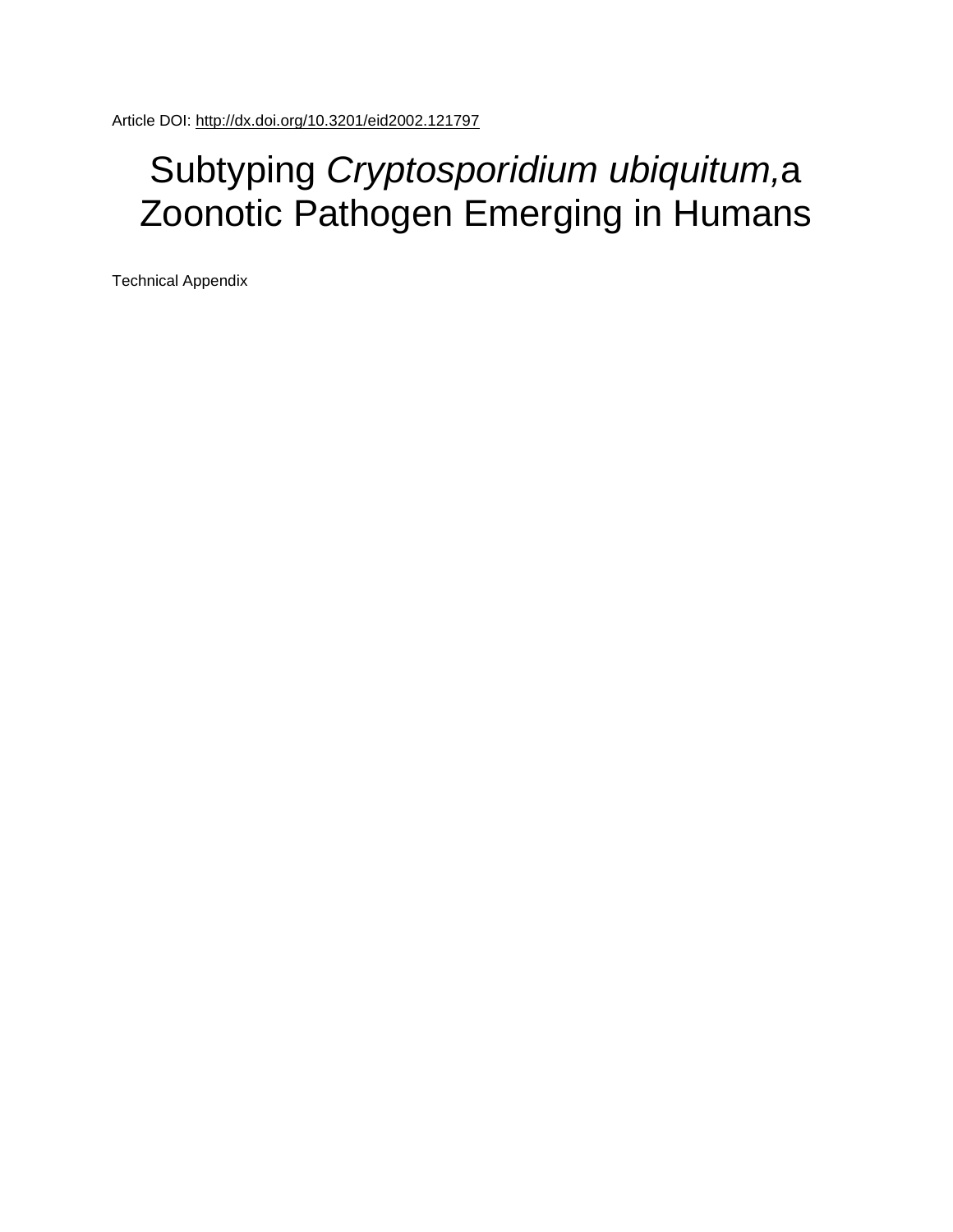|                                                          | 10<br>50<br>60<br>70<br>80<br>90<br>20<br>30<br>40<br>100<br>المتميل بمنحل بمنجل بمنجل المتحيل بمنجل بمنجل بمجيل بمنجل بمنجل بمنجل بمنجل بمنجل بمنجل بمنجل بمنجل بمجيل بمنج |
|----------------------------------------------------------|-----------------------------------------------------------------------------------------------------------------------------------------------------------------------------|
| 36625-sheep-Brazil                                       | TGAGATTTTTACTCGCTATCGTATCACTCTCCGTTTTCATCTCAGTTGTATTCTCAGCTCCAGGTGTTCCACTCAGAGGTACATTGAAAGAGGATGACAG                                                                        |
| 36624-sheep-Brazil<br>36623-sheep-Brazil                 |                                                                                                                                                                             |
| 36630-sheep-Spain                                        |                                                                                                                                                                             |
| 36631-sheep-Spain<br>36633-sheep-Spain                   |                                                                                                                                                                             |
| 36627-sheep-Spain                                        |                                                                                                                                                                             |
| 36632-sheep-Spain<br>36626-sheep-Spain                   |                                                                                                                                                                             |
| 36634-sheep-USA                                          |                                                                                                                                                                             |
| 36637-sheep-USA                                          |                                                                                                                                                                             |
| 37766-sheep-USA<br>36636-sheep-USA                       |                                                                                                                                                                             |
| 37769-sheep-USA                                          |                                                                                                                                                                             |
| 37767-sheep-USA<br>37768-sheep-USA                       |                                                                                                                                                                             |
| 37774-sheep-USA                                          |                                                                                                                                                                             |
| 37777-sheep-USA<br>37776-sheep-USA                       |                                                                                                                                                                             |
| 37775-sheep-USA                                          |                                                                                                                                                                             |
| 37772-sheep-USA<br>37773-sheep-USA                       |                                                                                                                                                                             |
| 37771-sheep-USA                                          |                                                                                                                                                                             |
| 6478-blesbok-Czech Republic<br>6482-nyala-Czech Republic |                                                                                                                                                                             |
| 34023-sheep-China                                        |                                                                                                                                                                             |
| 36737-sheep-China<br>34022-sheep-China                   |                                                                                                                                                                             |
| 38161-sheep-Australia                                    |                                                                                                                                                                             |
| 38157-sheep-Australia<br>38156-sheep-Australia           |                                                                                                                                                                             |
| 38154-sheep-Australia                                    |                                                                                                                                                                             |
| 38153-sheep-Australia                                    |                                                                                                                                                                             |
| 38152-sheep-Australia<br>34049-sheep-China               |                                                                                                                                                                             |
| 37635-sheep-Turkey                                       |                                                                                                                                                                             |
| 34043-sheep-China<br>34047-sheep-China                   |                                                                                                                                                                             |
| 34055-sheep-China                                        |                                                                                                                                                                             |
| 34011-sheep-China<br>34038-sheep-China                   |                                                                                                                                                                             |
| 34044-sheep-China                                        |                                                                                                                                                                             |
| 34032-sheep-China<br>34060-sheep-China                   |                                                                                                                                                                             |
| 34048-sheep-China                                        |                                                                                                                                                                             |
| 36745-sheep-China<br>36785-sheep-China                   |                                                                                                                                                                             |
| 34025-sheep-China                                        |                                                                                                                                                                             |
| 34034-sheep-China<br>19141-yak-China                     |                                                                                                                                                                             |
| 19142-yak-China                                          |                                                                                                                                                                             |
| 28682-yak-China<br>30241-swamp deer-Nepal                |                                                                                                                                                                             |
| 30238-swamp deer-Nepal                                   |                                                                                                                                                                             |
| 30243-swamp deer-Nepal<br>32563-impala-S.Africa          |                                                                                                                                                                             |
| 32560-buffallo-S.Africa                                  |                                                                                                                                                                             |
| 31261-human-Turkey<br>37828-human-UK                     |                                                                                                                                                                             |
| 37830-human-UK                                           |                                                                                                                                                                             |
| 37827-human-UK<br>31570-sheep-Spain                      |                                                                                                                                                                             |
| 37820-human-UK                                           |                                                                                                                                                                             |
| 37811-sheep-UK<br>37809-sheep-UK                         |                                                                                                                                                                             |
| 37813-sheep-UK                                           |                                                                                                                                                                             |
| 37815-sheep-UK                                           |                                                                                                                                                                             |
| 37808-equine-UK<br>36629-sheep-Spain                     |                                                                                                                                                                             |
| 36628-sheep-Spain                                        |                                                                                                                                                                             |
| 18165-sheep-Peru<br>37821-human-UK                       |                                                                                                                                                                             |
| 37818-human-UK<br>37825-human-UK                         |                                                                                                                                                                             |
| 37829-human-UK                                           |                                                                                                                                                                             |
| 16421-human-Peru                                         |                                                                                                                                                                             |
| 9870-human-Canada<br>19716-alpaca-Peru                   |                                                                                                                                                                             |
| 35147-goat-Algeria                                       |                                                                                                                                                                             |
| 18868-chipmunk-USA<br>33456-sifaka-USA                   |                                                                                                                                                                             |
| 37822-human-UK                                           |                                                                                                                                                                             |
| 37824-human-UK<br>37819-human-UK                         |                                                                                                                                                                             |
| 37202-human-USA                                          |                                                                                                                                                                             |
| 37192-human-USA<br>37206-human-USA                       |                                                                                                                                                                             |
| 37191-human-USA                                          |                                                                                                                                                                             |
| 34141-human-USA<br>37215-human-USA                       |                                                                                                                                                                             |
| 37201-human-USA                                          |                                                                                                                                                                             |
| 37212-human-USA<br>29355-human-USA                       |                                                                                                                                                                             |
| 8512-storm-water-USA                                     |                                                                                                                                                                             |
| 8513-storm-water-USA                                     |                                                                                                                                                                             |
| 5397-storm-water-USA<br>6140-storm-water-USA             |                                                                                                                                                                             |
| 8509-storm-water-USA<br>8469-storm-water-USA             |                                                                                                                                                                             |
| 6141-storm-water-USA                                     |                                                                                                                                                                             |
| 8062-storm-water-USA                                     |                                                                                                                                                                             |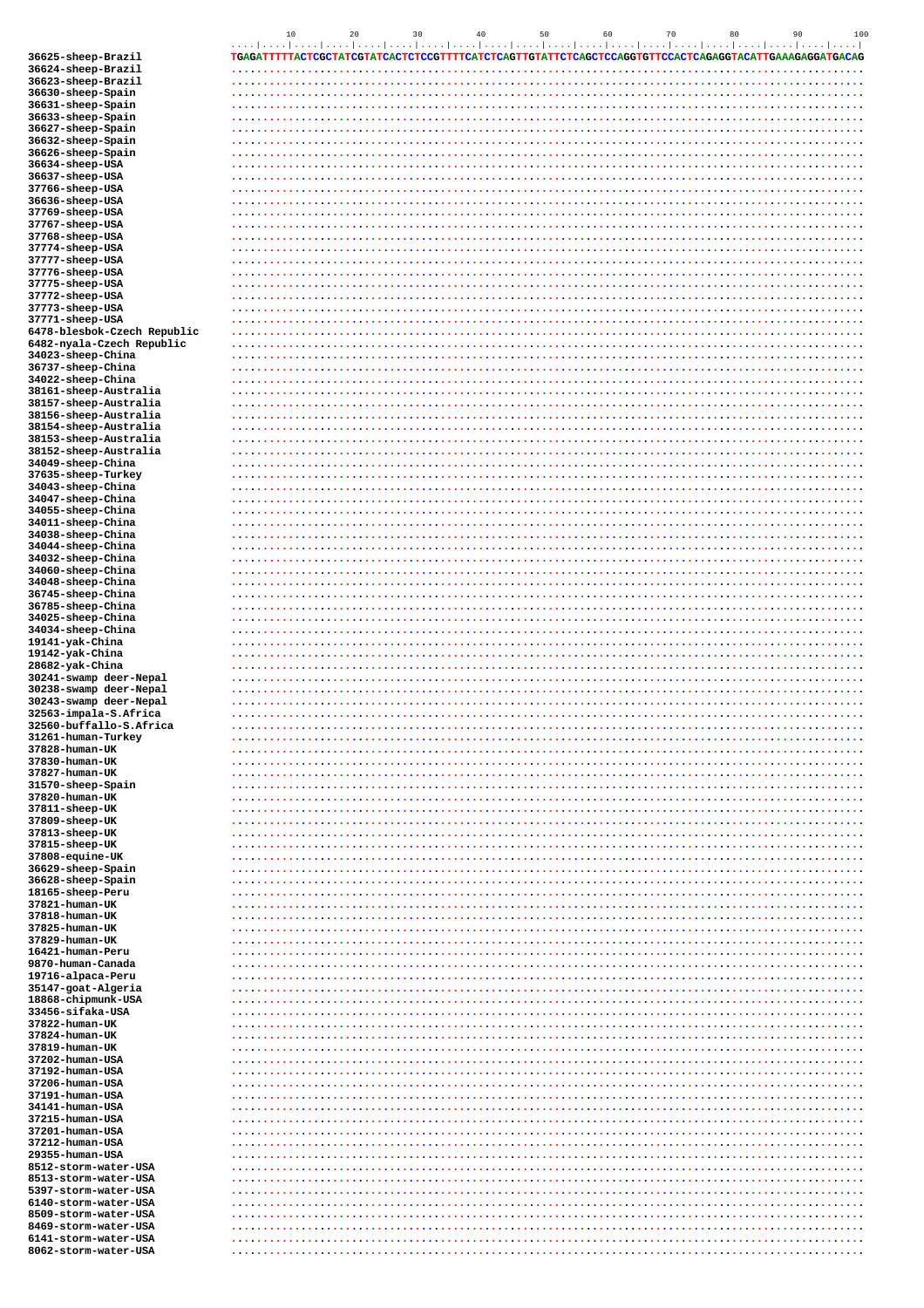| 6143-storm-water-USA                              |                                                                                                                                                                                                                                                                                                                                                                             |
|---------------------------------------------------|-----------------------------------------------------------------------------------------------------------------------------------------------------------------------------------------------------------------------------------------------------------------------------------------------------------------------------------------------------------------------------|
| 6144-storm-water-USA                              |                                                                                                                                                                                                                                                                                                                                                                             |
| 8514-storm-water-USA                              |                                                                                                                                                                                                                                                                                                                                                                             |
| 8510-storm-water-USA                              |                                                                                                                                                                                                                                                                                                                                                                             |
| 6317-storm-water-USA                              |                                                                                                                                                                                                                                                                                                                                                                             |
| 7370-storm-water-USA                              |                                                                                                                                                                                                                                                                                                                                                                             |
| 7163-storm-water-USA                              |                                                                                                                                                                                                                                                                                                                                                                             |
| 15529-river-water-USA                             |                                                                                                                                                                                                                                                                                                                                                                             |
| 14874-river-water-USA                             |                                                                                                                                                                                                                                                                                                                                                                             |
| 18371-eastern gray squirrel-US                    |                                                                                                                                                                                                                                                                                                                                                                             |
| 18370-eastern gray squirrel-US                    |                                                                                                                                                                                                                                                                                                                                                                             |
| 14886-eastern gray squirrel-US                    |                                                                                                                                                                                                                                                                                                                                                                             |
| 14223-beaver-USA                                  |                                                                                                                                                                                                                                                                                                                                                                             |
| 13266-red squirrel-USA                            |                                                                                                                                                                                                                                                                                                                                                                             |
| 37200-human-USA                                   |                                                                                                                                                                                                                                                                                                                                                                             |
| 37203-human-USA                                   |                                                                                                                                                                                                                                                                                                                                                                             |
| 37204-human-USA                                   |                                                                                                                                                                                                                                                                                                                                                                             |
| 37197-human-USA                                   |                                                                                                                                                                                                                                                                                                                                                                             |
| 37217-human-USA                                   |                                                                                                                                                                                                                                                                                                                                                                             |
| 37193-human-USA                                   |                                                                                                                                                                                                                                                                                                                                                                             |
| 29361-human-USA                                   |                                                                                                                                                                                                                                                                                                                                                                             |
| 8774-human-USA                                    |                                                                                                                                                                                                                                                                                                                                                                             |
| 37196-human-USA                                   |                                                                                                                                                                                                                                                                                                                                                                             |
| 37208-human-USA                                   |                                                                                                                                                                                                                                                                                                                                                                             |
| 37216-human-USA                                   |                                                                                                                                                                                                                                                                                                                                                                             |
| 37209-human-USA                                   |                                                                                                                                                                                                                                                                                                                                                                             |
| 37826-human-UK                                    |                                                                                                                                                                                                                                                                                                                                                                             |
| 37833-human-UK                                    |                                                                                                                                                                                                                                                                                                                                                                             |
| 22508-river-water-USA                             |                                                                                                                                                                                                                                                                                                                                                                             |
| 13264-woodchuck-USA                               |                                                                                                                                                                                                                                                                                                                                                                             |
| 12963-raccoon-USA                                 |                                                                                                                                                                                                                                                                                                                                                                             |
| 36641-porcupine-USA                               |                                                                                                                                                                                                                                                                                                                                                                             |
| 36642-porcupine-USA                               |                                                                                                                                                                                                                                                                                                                                                                             |
| 36638-porcupine via goat-USA                      |                                                                                                                                                                                                                                                                                                                                                                             |
| 36639-porcupine via goat-USA                      |                                                                                                                                                                                                                                                                                                                                                                             |
| 36640-porcupine via goat-USA                      |                                                                                                                                                                                                                                                                                                                                                                             |
| 17654-human-USA                                   |                                                                                                                                                                                                                                                                                                                                                                             |
| 17577-human-USA                                   |                                                                                                                                                                                                                                                                                                                                                                             |
| 37211-human-USA                                   |                                                                                                                                                                                                                                                                                                                                                                             |
| 17574-human-USA                                   |                                                                                                                                                                                                                                                                                                                                                                             |
| 37640-field mouse-Slovak Repub                    |                                                                                                                                                                                                                                                                                                                                                                             |
| 37642-field mouse-Slovak Repub                    |                                                                                                                                                                                                                                                                                                                                                                             |
| 37644-field mouse-Slovak Repub                    |                                                                                                                                                                                                                                                                                                                                                                             |
| 37646-field mouse-Slovak Repub                    | $\ldots \ldots \ldots \ldots \ldots$ . The contract $\ldots \ldots \ldots \ldots \ldots \ldots \ldots$ . The contract of $\ldots \ldots \ldots \ldots \ldots$ . The contract of $\ldots \ldots \ldots \ldots \ldots \ldots \ldots$ . The contract of $\ldots \ldots \ldots \ldots \ldots \ldots$ . The contract of $\ldots \ldots \ldots \ldots \ldots \ldots \ldots$ . The |
| AF114166-C. parvum-gp60 gene<br>Clustal Consensus | associates association as a<br>associate as associated as<br>as associated as as                                                                                                                                                                                                                                                                                            |
|                                                   |                                                                                                                                                                                                                                                                                                                                                                             |
|                                                   | 2 <sub>0</sub><br>170<br>190<br>110<br>120<br>130<br>140<br>150<br>160<br>180                                                                                                                                                                                                                                                                                               |
|                                                   | المتما بمتما بمتما بمتما بمتما بمتما بمتما بمتما بمتما بمتما بمتما بمتما بمتما بمتما بمتما بمتما بمتما                                                                                                                                                                                                                                                                      |
| 36625-sheep-Brazil                                |                                                                                                                                                                                                                                                                                                                                                                             |
| 36624-sheep-Brazil                                |                                                                                                                                                                                                                                                                                                                                                                             |
|                                                   |                                                                                                                                                                                                                                                                                                                                                                             |
| 36623-sheep-Brazil                                |                                                                                                                                                                                                                                                                                                                                                                             |
| 36630-sheep-Spain                                 |                                                                                                                                                                                                                                                                                                                                                                             |
| 36631-sheep-Spain                                 |                                                                                                                                                                                                                                                                                                                                                                             |
| 36633-sheep-Spain                                 |                                                                                                                                                                                                                                                                                                                                                                             |
| 36627-sheep-Spain                                 |                                                                                                                                                                                                                                                                                                                                                                             |
| 36632-sheep-Spain                                 |                                                                                                                                                                                                                                                                                                                                                                             |
| 36626-sheep-Spain                                 |                                                                                                                                                                                                                                                                                                                                                                             |
| 36634-sheep-USA                                   | _______________                                                                                                                                                                                                                                                                                                                                                             |
| 36637-sheep-USA                                   |                                                                                                                                                                                                                                                                                                                                                                             |
| 37766-sheep-USA                                   |                                                                                                                                                                                                                                                                                                                                                                             |
| 36636-sheep-USA                                   |                                                                                                                                                                                                                                                                                                                                                                             |
| 37769-sheep-USA                                   |                                                                                                                                                                                                                                                                                                                                                                             |
| 37767-sheep-USA                                   |                                                                                                                                                                                                                                                                                                                                                                             |
| 37768-sheep-USA                                   |                                                                                                                                                                                                                                                                                                                                                                             |
| 37774-sheep-USA                                   |                                                                                                                                                                                                                                                                                                                                                                             |
| 37777-sheep-USA                                   |                                                                                                                                                                                                                                                                                                                                                                             |
| 37776-sheep-USA                                   |                                                                                                                                                                                                                                                                                                                                                                             |
| 37775-sheep-USA                                   |                                                                                                                                                                                                                                                                                                                                                                             |
| 37772-sheep-USA                                   |                                                                                                                                                                                                                                                                                                                                                                             |
| 37773-sheep-USA                                   |                                                                                                                                                                                                                                                                                                                                                                             |
| 37771-sheep-USA                                   |                                                                                                                                                                                                                                                                                                                                                                             |
| 6478-blesbok-Czech Republic                       |                                                                                                                                                                                                                                                                                                                                                                             |
| 6482-nyala-Czech Republic                         |                                                                                                                                                                                                                                                                                                                                                                             |
| 34023-sheep-China                                 |                                                                                                                                                                                                                                                                                                                                                                             |
| 36737-sheep-China                                 |                                                                                                                                                                                                                                                                                                                                                                             |
| 34022-sheep-China                                 |                                                                                                                                                                                                                                                                                                                                                                             |
| 38161-sheep-Australia                             |                                                                                                                                                                                                                                                                                                                                                                             |
| 38157-sheep-Australia                             |                                                                                                                                                                                                                                                                                                                                                                             |
| 38156-sheep-Australia                             |                                                                                                                                                                                                                                                                                                                                                                             |
| 38154-sheep-Australia                             |                                                                                                                                                                                                                                                                                                                                                                             |
| 38153-sheep-Australia                             |                                                                                                                                                                                                                                                                                                                                                                             |
| 38152-sheep-Australia                             |                                                                                                                                                                                                                                                                                                                                                                             |
| 34049-sheep-China                                 |                                                                                                                                                                                                                                                                                                                                                                             |
| 37635-sheep-Turkey                                |                                                                                                                                                                                                                                                                                                                                                                             |
| 34043-sheep-China<br>34047-sheep-China            |                                                                                                                                                                                                                                                                                                                                                                             |
| 34055-sheep-China                                 |                                                                                                                                                                                                                                                                                                                                                                             |
| 34011-sheep-China                                 |                                                                                                                                                                                                                                                                                                                                                                             |
| 34038-sheep-China                                 |                                                                                                                                                                                                                                                                                                                                                                             |
| 34044-sheep-China                                 |                                                                                                                                                                                                                                                                                                                                                                             |
| 34032-sheep-China                                 |                                                                                                                                                                                                                                                                                                                                                                             |
| 34060-sheep-China                                 |                                                                                                                                                                                                                                                                                                                                                                             |
| 34048-sheep-China                                 |                                                                                                                                                                                                                                                                                                                                                                             |
| 36745-sheep-China                                 |                                                                                                                                                                                                                                                                                                                                                                             |
| 36785-sheep-China                                 |                                                                                                                                                                                                                                                                                                                                                                             |
| 34025-sheep-China                                 |                                                                                                                                                                                                                                                                                                                                                                             |
| 34034-sheep-China                                 |                                                                                                                                                                                                                                                                                                                                                                             |
| 19141-yak-China                                   |                                                                                                                                                                                                                                                                                                                                                                             |
| 19142-yak-China                                   |                                                                                                                                                                                                                                                                                                                                                                             |
| 28682-yak-China                                   |                                                                                                                                                                                                                                                                                                                                                                             |
| 30241-swamp deer-Nepal<br>30238-swamp deer-Nepal  |                                                                                                                                                                                                                                                                                                                                                                             |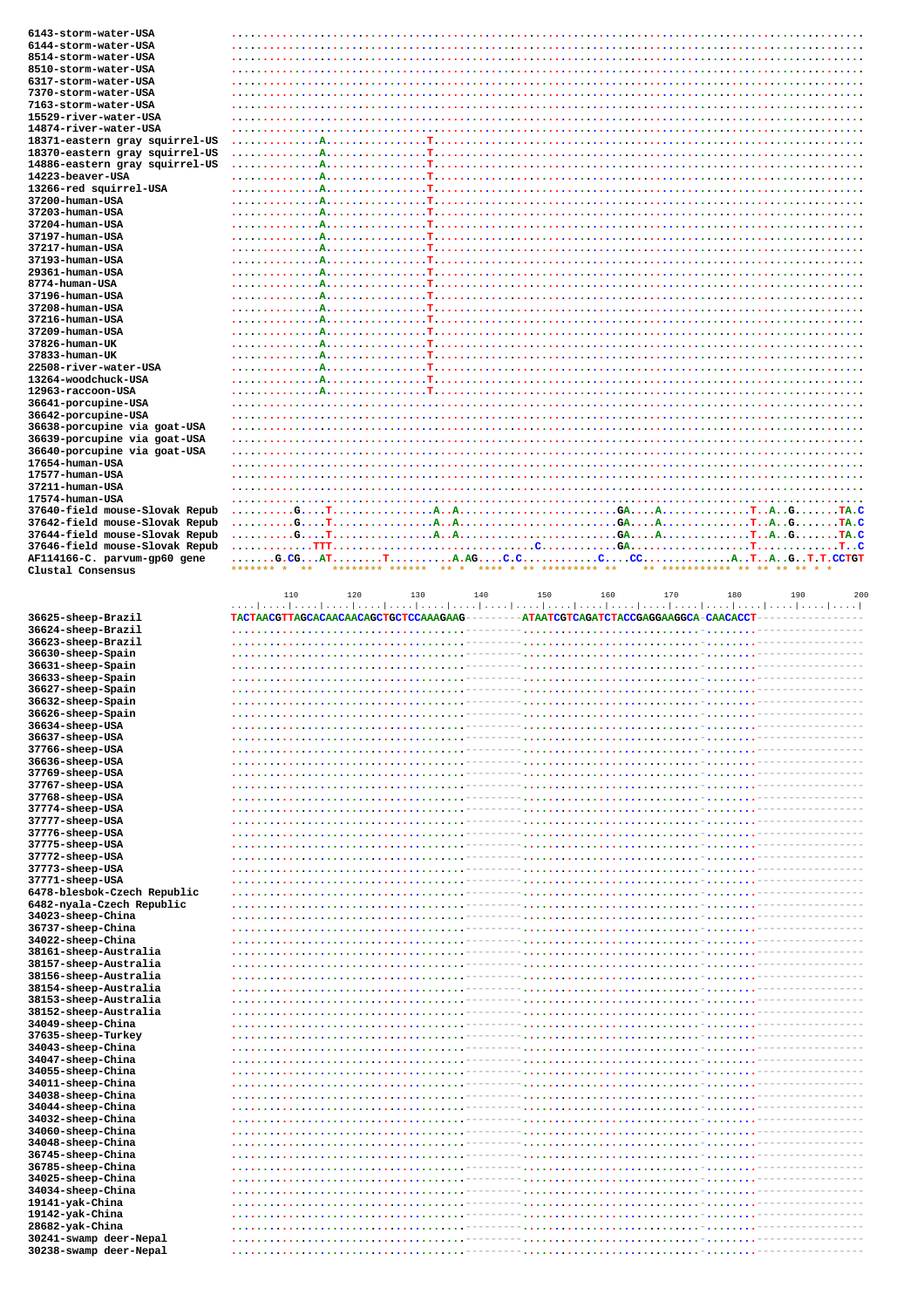| 30243-swamp deer-Nepal                 |                                                                        |                                                                                                            |
|----------------------------------------|------------------------------------------------------------------------|------------------------------------------------------------------------------------------------------------|
| 32563-impala-S.Africa                  |                                                                        |                                                                                                            |
| 32560-buffallo-S.Africa                |                                                                        |                                                                                                            |
| 31261-human-Turkey                     |                                                                        |                                                                                                            |
|                                        |                                                                        |                                                                                                            |
| 37828-human-UK                         |                                                                        | $2.2.2.2.2.2.2.7 =$                                                                                        |
| 37830-human-UK                         |                                                                        |                                                                                                            |
| 37827-human-UK                         |                                                                        |                                                                                                            |
| 31570-sheep-Spain                      |                                                                        | . - - - - - - - -                                                                                          |
| 37820-human-UK                         |                                                                        |                                                                                                            |
| 37811-sheep-UK                         |                                                                        | 2.2.2.2.2.2.2.7                                                                                            |
| 37809-sheep-UK                         |                                                                        |                                                                                                            |
| 37813-sheep-UK                         |                                                                        |                                                                                                            |
| 37815-sheep-UK                         |                                                                        |                                                                                                            |
| 37808-equine-UK                        |                                                                        | -                                                                                                          |
| 36629-sheep-Spain                      |                                                                        |                                                                                                            |
| 36628-sheep-Spain                      |                                                                        |                                                                                                            |
| 18165-sheep-Peru                       |                                                                        |                                                                                                            |
| 37821-human-UK                         |                                                                        |                                                                                                            |
| 37818-human-UK                         |                                                                        |                                                                                                            |
| 37825-human-UK                         |                                                                        |                                                                                                            |
| 37829-human-UK                         |                                                                        | $-1.1.1.1.1.1.0 - - - - - - - -$                                                                           |
| 16421-human-Peru                       |                                                                        | 1.1.1.1.1                                                                                                  |
| 9870-human-Canada                      |                                                                        |                                                                                                            |
| 19716-alpaca-Peru                      |                                                                        |                                                                                                            |
| 35147-goat-Algeria                     |                                                                        |                                                                                                            |
| 18868-chipmunk-USA                     |                                                                        | -                                                                                                          |
| 33456-sifaka-USA                       |                                                                        |                                                                                                            |
| 37822-human-UK                         |                                                                        | - - - -<br>and a complete the complete the complete the complete                                           |
| 37824-human-UK                         |                                                                        |                                                                                                            |
| 37819-human-UK                         |                                                                        |                                                                                                            |
| 37202-human-USA                        |                                                                        |                                                                                                            |
| 37192-human-USA                        |                                                                        |                                                                                                            |
| 37206-human-USA                        |                                                                        |                                                                                                            |
| 37191-human-USA                        |                                                                        |                                                                                                            |
|                                        |                                                                        |                                                                                                            |
| 34141-human-USA                        |                                                                        | $\bullet$ $-$ - -                                                                                          |
| 37215-human-USA                        |                                                                        |                                                                                                            |
| 37201-human-USA                        |                                                                        |                                                                                                            |
| 37212-human-USA                        |                                                                        |                                                                                                            |
| 29355-human-USA                        |                                                                        | $-111111111111 - - - - - - -$                                                                              |
| 8512-storm-water-USA                   |                                                                        |                                                                                                            |
| 8513-storm-water-USA                   |                                                                        |                                                                                                            |
| 5397-storm-water-USA                   |                                                                        | 22222222-00                                                                                                |
| 6140-storm-water-USA                   |                                                                        |                                                                                                            |
| 8509-storm-water-USA                   |                                                                        |                                                                                                            |
| 8469-storm-water-USA                   |                                                                        |                                                                                                            |
| 6141-storm-water-USA                   |                                                                        | ------------------                                                                                         |
| 8062-storm-water-USA                   |                                                                        | . -------------------                                                                                      |
| 6143-storm-water-USA                   |                                                                        |                                                                                                            |
| 6144-storm-water-USA                   |                                                                        | . ------------------                                                                                       |
| 8514-storm-water-USA                   |                                                                        |                                                                                                            |
| 8510-storm-water-USA                   | 1.1.1.1.1.1.1.1.1                                                      |                                                                                                            |
| 6317-storm-water-USA                   |                                                                        |                                                                                                            |
| 7370-storm-water-USA                   | and the company of the company                                         |                                                                                                            |
| 7163-storm-water-USA                   |                                                                        | ------------------                                                                                         |
|                                        |                                                                        |                                                                                                            |
|                                        |                                                                        |                                                                                                            |
| 15529-river-water-USA                  |                                                                        |                                                                                                            |
| 14874-river-water-USA                  |                                                                        |                                                                                                            |
| 18371-eastern grav squirrel-US         |                                                                        |                                                                                                            |
| 18370-eastern gray squirrel-US         |                                                                        |                                                                                                            |
| 14886-eastern gray squirrel-US         |                                                                        |                                                                                                            |
| 14223-beaver-USA                       |                                                                        |                                                                                                            |
| 13266-red squirrel-USA                 |                                                                        |                                                                                                            |
| 37200-human-USA                        |                                                                        |                                                                                                            |
| 37203-human-USA                        |                                                                        |                                                                                                            |
| 37204-human-USA                        |                                                                        |                                                                                                            |
| 37197-human-USA                        |                                                                        |                                                                                                            |
| 37217-human-USA                        |                                                                        |                                                                                                            |
| 37193-human-USA                        |                                                                        |                                                                                                            |
| 29361-human-USA                        |                                                                        |                                                                                                            |
| 8774-human-USA                         |                                                                        |                                                                                                            |
| 37196-human-USA                        |                                                                        |                                                                                                            |
| 37208-human-USA                        |                                                                        |                                                                                                            |
| 37216-human-USA                        |                                                                        |                                                                                                            |
| 37209-human-USA                        |                                                                        |                                                                                                            |
| 37826-human-UK                         |                                                                        |                                                                                                            |
| 37833-human-UK                         |                                                                        |                                                                                                            |
| 22508-river-water-USA                  |                                                                        |                                                                                                            |
| 13264-woodchuck-USA                    |                                                                        |                                                                                                            |
| 12963-raccoon-USA                      |                                                                        |                                                                                                            |
| 36641-porcupine-USA                    |                                                                        |                                                                                                            |
| 36642-porcupine-USA                    |                                                                        |                                                                                                            |
| 36638-porcupine via goat-USA           |                                                                        |                                                                                                            |
| 36639-porcupine via goat-USA           |                                                                        |                                                                                                            |
| 36640-porcupine via goat-USA           |                                                                        |                                                                                                            |
| 17654-human-USA                        |                                                                        |                                                                                                            |
| 17577-human-USA                        |                                                                        |                                                                                                            |
| 37211-human-USA                        |                                                                        |                                                                                                            |
| 17574-human-USA                        |                                                                        |                                                                                                            |
| 37640-field mouse-Slovak Repub         |                                                                        |                                                                                                            |
| 37642-field mouse-Slovak Repub         |                                                                        |                                                                                                            |
| 37644-field mouse-Slovak Repub         |                                                                        |                                                                                                            |
| 37646-field mouse-Slovak Repub         |                                                                        |                                                                                                            |
| AF114166-C. parvum-gp60 gene           | $GAGGG. - .C. T. . TCGTC. TC. TCATC---------CA TCATC.T. ATCATCAT. TTT$ |                                                                                                            |
| Clustal Consensus                      | $\star$ $\star$<br>$\star$                                             | ** *** ***<br>$* * *$<br>$\star$                                                                           |
|                                        |                                                                        |                                                                                                            |
|                                        | 210<br>220<br>230<br>2.40                                              | 250<br>260<br>270<br>280<br>290<br>300                                                                     |
|                                        |                                                                        | ينتخل بينجل بينجل بينجل بينجل بينجل بينجل بينجل بينجل بينجل بينجل بينجل بينجل بينجل بينجل بينجل بينجل بينج |
| 36625-sheep-Brazil                     |                                                                        |                                                                                                            |
| 36624-sheep-Brazil                     |                                                                        |                                                                                                            |
| 36623-sheep-Brazil                     |                                                                        |                                                                                                            |
| 36630-sheep-Spain                      |                                                                        |                                                                                                            |
| 36631-sheep-Spain                      |                                                                        |                                                                                                            |
| 36633-sheep-Spain<br>36627-sheep-Spain |                                                                        |                                                                                                            |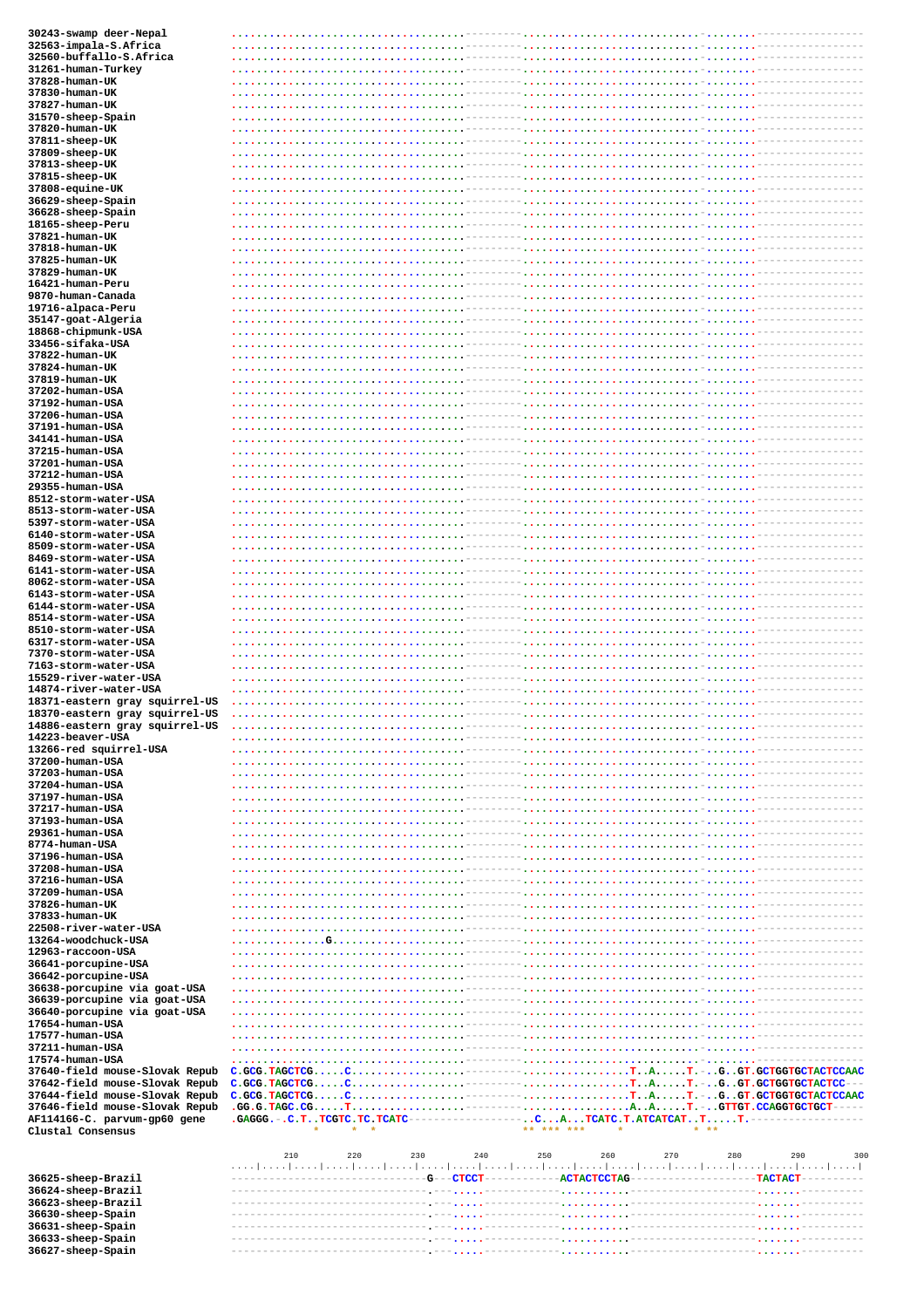| 36632-sheep-Spain                                                                                                                            |                                                                                                                             |                                                                                                                                                                                                                                                         |                 |
|----------------------------------------------------------------------------------------------------------------------------------------------|-----------------------------------------------------------------------------------------------------------------------------|---------------------------------------------------------------------------------------------------------------------------------------------------------------------------------------------------------------------------------------------------------|-----------------|
| 36626-sheep-Spain<br>36634-sheep-USA                                                                                                         |                                                                                                                             |                                                                                                                                                                                                                                                         |                 |
| 36637-sheep-USA                                                                                                                              |                                                                                                                             |                                                                                                                                                                                                                                                         |                 |
| 37766-sheep-USA                                                                                                                              |                                                                                                                             |                                                                                                                                                                                                                                                         |                 |
| 36636-sheep-USA                                                                                                                              |                                                                                                                             |                                                                                                                                                                                                                                                         |                 |
| 37769-sheep-USA                                                                                                                              |                                                                                                                             |                                                                                                                                                                                                                                                         |                 |
| 37767-sheep-USA<br>37768-sheep-USA                                                                                                           |                                                                                                                             |                                                                                                                                                                                                                                                         |                 |
| 37774-sheep-USA                                                                                                                              |                                                                                                                             |                                                                                                                                                                                                                                                         |                 |
| 37777-sheep-USA                                                                                                                              |                                                                                                                             |                                                                                                                                                                                                                                                         |                 |
| 37776-sheep-USA                                                                                                                              |                                                                                                                             |                                                                                                                                                                                                                                                         |                 |
| 37775-sheep-USA                                                                                                                              |                                                                                                                             |                                                                                                                                                                                                                                                         |                 |
| 37772-sheep-USA                                                                                                                              |                                                                                                                             |                                                                                                                                                                                                                                                         |                 |
| 37773-sheep-USA<br>37771-sheep-USA                                                                                                           |                                                                                                                             | -----------<br>------------ <sub>-----</sub> -------                                                                                                                                                                                                    |                 |
| 6478-blesbok-Czech Republic                                                                                                                  |                                                                                                                             |                                                                                                                                                                                                                                                         |                 |
| 6482-nyala-Czech Republic                                                                                                                    |                                                                                                                             |                                                                                                                                                                                                                                                         |                 |
| 34023-sheep-China                                                                                                                            |                                                                                                                             | -----------------------------                                                                                                                                                                                                                           |                 |
| 36737-sheep-China                                                                                                                            |                                                                                                                             |                                                                                                                                                                                                                                                         |                 |
| 34022-sheep-China<br>38161-sheep-Australia                                                                                                   |                                                                                                                             | ----------<br>-----------                                                                                                                                                                                                                               | $-1.11111111 -$ |
| 38157-sheep-Australia                                                                                                                        |                                                                                                                             |                                                                                                                                                                                                                                                         |                 |
| 38156-sheep-Australia                                                                                                                        |                                                                                                                             | ---------------------                                                                                                                                                                                                                                   |                 |
| 38154-sheep-Australia                                                                                                                        |                                                                                                                             |                                                                                                                                                                                                                                                         |                 |
| 38153-sheep-Australia                                                                                                                        |                                                                                                                             |                                                                                                                                                                                                                                                         |                 |
| 38152-sheep-Australia<br>34049-sheep-China                                                                                                   |                                                                                                                             |                                                                                                                                                                                                                                                         |                 |
| 37635-sheep-Turkey                                                                                                                           |                                                                                                                             | ----------- <sub>-----</sub> -------                                                                                                                                                                                                                    |                 |
| 34043-sheep-China                                                                                                                            |                                                                                                                             |                                                                                                                                                                                                                                                         |                 |
| 34047-sheep-China                                                                                                                            |                                                                                                                             | ------------                                                                                                                                                                                                                                            |                 |
| 34055-sheep-China                                                                                                                            |                                                                                                                             |                                                                                                                                                                                                                                                         |                 |
| 34011-sheep-China                                                                                                                            |                                                                                                                             |                                                                                                                                                                                                                                                         |                 |
| 34038-sheep-China<br>34044-sheep-China                                                                                                       |                                                                                                                             |                                                                                                                                                                                                                                                         |                 |
| 34032-sheep-China                                                                                                                            |                                                                                                                             | ------------                                                                                                                                                                                                                                            |                 |
| 34060-sheep-China                                                                                                                            |                                                                                                                             |                                                                                                                                                                                                                                                         |                 |
| 34048-sheep-China                                                                                                                            |                                                                                                                             | - -                                                                                                                                                                                                                                                     |                 |
| 36745-sheep-China                                                                                                                            |                                                                                                                             | ----------                                                                                                                                                                                                                                              |                 |
| 36785-sheep-China<br>34025-sheep-China                                                                                                       |                                                                                                                             |                                                                                                                                                                                                                                                         |                 |
| 34034-sheep-China                                                                                                                            |                                                                                                                             |                                                                                                                                                                                                                                                         |                 |
| 19141-yak-China                                                                                                                              |                                                                                                                             |                                                                                                                                                                                                                                                         |                 |
| 19142-yak-China                                                                                                                              |                                                                                                                             |                                                                                                                                                                                                                                                         |                 |
| 28682-yak-China                                                                                                                              |                                                                                                                             |                                                                                                                                                                                                                                                         |                 |
| 30241-swamp deer-Nepal<br>30238-swamp deer-Nepal                                                                                             |                                                                                                                             | -------- <sub>-----</sub> -------<br>-----------                                                                                                                                                                                                        |                 |
| 30243-swamp deer-Nepal                                                                                                                       |                                                                                                                             | $1.1.1 - 1.1.1 - 1.1.1 - 1.1.1.1 - 1.1.1.1 - 1.1.1.1 - 1.1.1.1 - 1.1.1.1 - 1.1.1.1 - 1.1.1.1 - 1.1.1.1 - 1.1.1.1 - 1.1.1.1 - 1.1.1.1 - 1.1.1.1 - 1.1.1.1 - 1.1.1.1 - 1.1.1.1 - 1.1.1.1 - 1.1.1.1 - 1.1.1.1 - 1.1.1.1 - 1.1.1.1 - 1.1.1.1 - 1.1.1.1 - 1$ |                 |
| 32563-impala-S.Africa                                                                                                                        |                                                                                                                             | .                                                                                                                                                                                                                                                       |                 |
| 32560-buffallo-S.Africa                                                                                                                      |                                                                                                                             |                                                                                                                                                                                                                                                         |                 |
| 31261-human-Turkey<br>37828-human-UK                                                                                                         |                                                                                                                             |                                                                                                                                                                                                                                                         |                 |
| 37830-human-UK                                                                                                                               |                                                                                                                             |                                                                                                                                                                                                                                                         |                 |
| 37827-human-UK                                                                                                                               |                                                                                                                             |                                                                                                                                                                                                                                                         |                 |
| 31570-sheep-Spain                                                                                                                            | -------------------------------------                                                                                       |                                                                                                                                                                                                                                                         |                 |
| 37820-human-UK<br>37811-sheep-UK                                                                                                             |                                                                                                                             |                                                                                                                                                                                                                                                         |                 |
| 37809-sheep-UK                                                                                                                               |                                                                                                                             |                                                                                                                                                                                                                                                         |                 |
| 37813-sheep-UK                                                                                                                               |                                                                                                                             |                                                                                                                                                                                                                                                         |                 |
| 37815-sheep-UK                                                                                                                               |                                                                                                                             |                                                                                                                                                                                                                                                         |                 |
| 37808-equine-UK                                                                                                                              |                                                                                                                             |                                                                                                                                                                                                                                                         |                 |
| 36629-sheep-Spain<br>36628-sheep-Spain                                                                                                       |                                                                                                                             |                                                                                                                                                                                                                                                         |                 |
| 18165-sheep-Peru                                                                                                                             |                                                                                                                             |                                                                                                                                                                                                                                                         |                 |
| 37821-human-UK                                                                                                                               |                                                                                                                             |                                                                                                                                                                                                                                                         |                 |
| 37818-human-UK                                                                                                                               |                                                                                                                             |                                                                                                                                                                                                                                                         |                 |
| 37825-human-UK                                                                                                                               |                                                                                                                             |                                                                                                                                                                                                                                                         |                 |
| 37829-human-UK<br>16421-human-Peru                                                                                                           |                                                                                                                             |                                                                                                                                                                                                                                                         |                 |
| 9870-human-Canada                                                                                                                            |                                                                                                                             |                                                                                                                                                                                                                                                         |                 |
| 19716-alpaca-Peru                                                                                                                            |                                                                                                                             |                                                                                                                                                                                                                                                         |                 |
| 35147-goat-Algeria                                                                                                                           |                                                                                                                             |                                                                                                                                                                                                                                                         |                 |
| 18868-chipmunk-USA                                                                                                                           |                                                                                                                             |                                                                                                                                                                                                                                                         |                 |
| 33456-sifaka-USA<br>37822-human-UK                                                                                                           |                                                                                                                             |                                                                                                                                                                                                                                                         |                 |
| 37824-human-UK                                                                                                                               |                                                                                                                             |                                                                                                                                                                                                                                                         |                 |
| 37819-human-UK                                                                                                                               |                                                                                                                             |                                                                                                                                                                                                                                                         |                 |
| 37202-human-USA                                                                                                                              |                                                                                                                             |                                                                                                                                                                                                                                                         |                 |
| 37192-human-USA<br>37206-human-USA                                                                                                           |                                                                                                                             |                                                                                                                                                                                                                                                         |                 |
| 37191-human-USA                                                                                                                              |                                                                                                                             |                                                                                                                                                                                                                                                         |                 |
| 34141-human-USA                                                                                                                              |                                                                                                                             |                                                                                                                                                                                                                                                         |                 |
| 37215-human-USA                                                                                                                              |                                                                                                                             |                                                                                                                                                                                                                                                         |                 |
| 37201-human-USA                                                                                                                              |                                                                                                                             |                                                                                                                                                                                                                                                         |                 |
| 37212-human-USA<br>29355-human-USA                                                                                                           |                                                                                                                             |                                                                                                                                                                                                                                                         |                 |
| 8512-storm-water-USA                                                                                                                         |                                                                                                                             |                                                                                                                                                                                                                                                         |                 |
| 8513-storm-water-USA                                                                                                                         |                                                                                                                             |                                                                                                                                                                                                                                                         |                 |
| 5397-storm-water-USA                                                                                                                         |                                                                                                                             |                                                                                                                                                                                                                                                         |                 |
| 6140-storm-water-USA                                                                                                                         |                                                                                                                             |                                                                                                                                                                                                                                                         |                 |
| 8509-storm-water-USA                                                                                                                         |                                                                                                                             |                                                                                                                                                                                                                                                         |                 |
|                                                                                                                                              |                                                                                                                             |                                                                                                                                                                                                                                                         |                 |
| 8469-storm-water-USA<br>6141-storm-water-USA                                                                                                 |                                                                                                                             |                                                                                                                                                                                                                                                         |                 |
| 8062-storm-water-USA                                                                                                                         |                                                                                                                             |                                                                                                                                                                                                                                                         |                 |
| 6143-storm-water-USA                                                                                                                         |                                                                                                                             |                                                                                                                                                                                                                                                         |                 |
|                                                                                                                                              |                                                                                                                             |                                                                                                                                                                                                                                                         |                 |
|                                                                                                                                              |                                                                                                                             |                                                                                                                                                                                                                                                         |                 |
|                                                                                                                                              |                                                                                                                             |                                                                                                                                                                                                                                                         |                 |
|                                                                                                                                              |                                                                                                                             |                                                                                                                                                                                                                                                         |                 |
| 6144-storm-water-USA<br>8514-storm-water-USA<br>8510-storm-water-USA<br>6317-storm-water-USA<br>7370-storm-water-USA<br>7163-storm-water-USA |                                                                                                                             |                                                                                                                                                                                                                                                         |                 |
| 15529-river-water-USA<br>14874-river-water-USA                                                                                               | ---------------------------------- <mark>-AGCC------TACT</mark> --------------------- <sub>-</sub> <sup>_____</sup> ------- |                                                                                                                                                                                                                                                         |                 |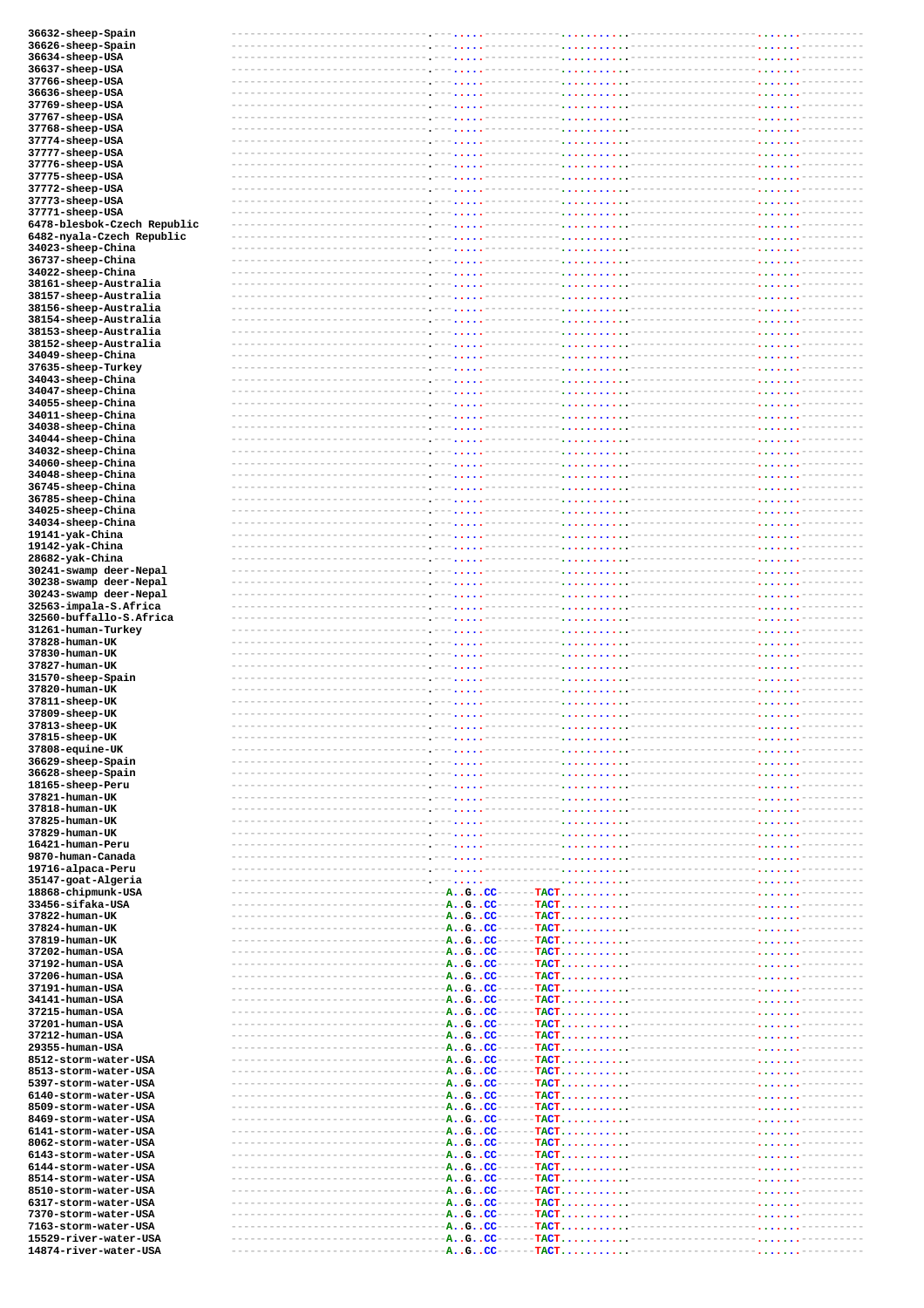| 18371-eastern gray squirrel-US |                   |                                                                               |                 |
|--------------------------------|-------------------|-------------------------------------------------------------------------------|-----------------|
| 18370-eastern gray squirrel-US |                   |                                                                               |                 |
| 14886-eastern gray squirrel-US |                   |                                                                               |                 |
| 14223-beaver-USA               |                   |                                                                               |                 |
| 13266-red squirrel-USA         |                   |                                                                               |                 |
| 37200-human-USA                |                   |                                                                               |                 |
| 37203-human-USA                |                   |                                                                               |                 |
| 37204-human-USA                |                   |                                                                               |                 |
| 37197-human-USA                |                   |                                                                               |                 |
| 37217-human-USA                |                   |                                                                               |                 |
| 37193-human-USA                |                   |                                                                               |                 |
| 29361-human-USA                |                   |                                                                               |                 |
| 8774-human-USA                 |                   |                                                                               |                 |
| 37196-human-USA                |                   |                                                                               |                 |
| 37208-human-USA                |                   |                                                                               |                 |
| 37216-human-USA                |                   |                                                                               |                 |
| 37209-human-USA                |                   |                                                                               |                 |
| 37826-human-UK                 |                   |                                                                               |                 |
| 37833-human-UK                 |                   |                                                                               |                 |
| 22508-river-water-USA          |                   |                                                                               |                 |
| 13264-woodchuck-USA            |                   |                                                                               |                 |
| 12963-raccoon-USA              |                   |                                                                               |                 |
| 36641-porcupine-USA            |                   |                                                                               |                 |
| 36642-porcupine-USA            |                   |                                                                               |                 |
| 36638-porcupine via goat-USA   |                   |                                                                               |                 |
| 36639-porcupine via goat-USA   |                   |                                                                               |                 |
| 36640-porcupine via goat-USA   |                   |                                                                               |                 |
| 17654-human-USA                |                   |                                                                               |                 |
| 17577-human-USA                |                   |                                                                               |                 |
| 37211-human-USA                |                   |                                                                               |                 |
| 17574-human-USA                |                   |                                                                               |                 |
| 37640-field mouse-Slovak Repub |                   | TACTCCTGGTGCAGCAGCAACACTCCTGGT.CTAGGTGCAGCAGCAAG.----------------GCCTGGTGCAG  |                 |
| 37642-field mouse-Slovak Repub |                   | ------TGGTGCAGCAGCAACACTCCTGGT.CTAGGTGCAGCAGCAAG.-----------------GCCTGGTGCAG |                 |
| 37644-field mouse-Slovak Repub |                   | TACTCCTGGTGCAGCAGCAACAACTCCTGGT.CTAGGTGCAGCAGCAAG.----------------GCCTGGTGCAG |                 |
| 37646-field mouse-Slovak Repub |                   |                                                                               |                 |
| AF114166-C. parvum-gp60 gene   |                   |                                                                               |                 |
| Clustal Consensus              |                   |                                                                               | $\Delta \theta$ |
|                                |                   |                                                                               |                 |
|                                | 310<br>320<br>330 | 340<br>350<br>360<br>370<br>380                                               | 390<br>400      |
|                                |                   |                                                                               |                 |

36625-sheep-Brazil 36624-sheep-Brazil 36623-sheep-Brazil 36630-sheep-Spain 36631-sheep-Spain 36633-sheep-Spain  $36627$  -  $sheep$  -  ${\tt Spain}$ 36632-sheep-Spain 36626-sheep-Spain 36634-sheep-USA 36637-sheep-USA 37766-sheep-USA 36636-sheep-USA 37769-sheep-USA<br>37767-sheep-USA 37768-sheep-USA 37774-sheep-USA 37777-sheep-USA 37776-sheep-USA 37775-sheep-USA 37772-sheep-USA 37773-sheep-USA 37771-sheep-USA 6478-blesbok-Czech Rep 6482-nyala-Czech Repub 34023-sheep-China 36737-sheep-China 34022-sheep-China 38161-sheep-Australia 38157-sheep-Australia 38156-sheep-Australia 38154-sheep-Australia 38153-sheep-Australia 38152-sheep-Australia 34049-sheep-China 37635-sheep-Turkey 34043-sheep-China 34047-sheep-China 34055-sheep-China 34011-sheep-China 34038-sheep-China 34044-sheep-China 34032-sheep-China 34060-sheep-China 34048-sheep-China 36745-sheep-China 36785-sheep-China 34025-sheep-China  $34034$ -sheep-China 19141-yak-China 19142-yak-China  $28682 - yak-China$ 30241-swamp deer-Nepal 30238-swamp deer-Nepal 30243-swamp deer-Nepal 32563-impala-S.Africa<br>32560-buffallo-S.Afric 31261-human-Turkey 37828-human-UK 37830-human-UK 37827-human-UK 31570-sheep-Spain 37820-human-UK

|       | 310 | 320 | 330 | 340 | 350 | 360 | 370           | 380 | 400<br>390                                                                                                     |
|-------|-----|-----|-----|-----|-----|-----|---------------|-----|----------------------------------------------------------------------------------------------------------------|
|       |     |     |     |     |     |     |               |     | ينتير  ينتير  ينتير  ينتير  ينتير  ينتير  ينتير  ينتير  ينتير  ينتير  ينتير  ينتير  ينتير  ينتير  ينتير  ينتير |
|       |     |     |     |     |     |     |               |     |                                                                                                                |
|       |     |     |     |     |     |     |               |     |                                                                                                                |
|       |     |     |     |     |     |     |               |     |                                                                                                                |
|       |     |     |     |     |     |     |               |     |                                                                                                                |
|       |     |     |     |     |     |     |               |     |                                                                                                                |
|       |     |     |     |     |     |     |               |     |                                                                                                                |
|       |     |     |     |     |     |     |               |     |                                                                                                                |
|       |     |     |     |     |     |     |               |     |                                                                                                                |
|       |     |     |     |     |     |     |               |     |                                                                                                                |
|       |     |     |     |     |     |     |               |     |                                                                                                                |
|       |     |     |     |     |     |     |               |     |                                                                                                                |
|       |     |     |     |     |     |     |               |     |                                                                                                                |
|       |     |     |     |     |     |     |               |     |                                                                                                                |
|       |     |     |     |     |     |     |               |     |                                                                                                                |
|       |     |     |     |     |     |     |               |     |                                                                                                                |
|       |     |     |     |     |     |     |               |     |                                                                                                                |
|       |     |     |     |     |     |     |               |     |                                                                                                                |
|       |     |     |     |     |     |     |               |     |                                                                                                                |
|       |     |     |     |     |     |     |               |     |                                                                                                                |
| ublic |     |     |     |     |     |     |               |     |                                                                                                                |
| lic   |     |     |     |     |     |     |               |     |                                                                                                                |
|       |     |     |     |     |     |     |               |     |                                                                                                                |
|       |     |     |     |     |     |     |               |     |                                                                                                                |
|       |     |     |     |     |     |     |               |     |                                                                                                                |
|       |     |     |     |     |     |     |               |     |                                                                                                                |
|       |     |     |     |     |     |     |               |     |                                                                                                                |
|       |     |     |     |     |     |     |               |     |                                                                                                                |
|       |     |     |     |     |     |     |               |     |                                                                                                                |
|       |     |     |     |     |     |     |               |     |                                                                                                                |
|       |     |     |     |     |     |     |               |     |                                                                                                                |
|       |     |     |     |     |     |     |               |     |                                                                                                                |
|       |     |     |     |     |     |     |               |     |                                                                                                                |
|       |     |     |     |     |     |     |               |     |                                                                                                                |
|       |     |     |     |     |     |     |               |     |                                                                                                                |
|       |     |     |     |     |     |     |               |     |                                                                                                                |
|       |     |     |     |     |     |     |               |     |                                                                                                                |
|       |     |     |     |     |     |     |               |     |                                                                                                                |
|       |     |     |     |     |     |     |               |     |                                                                                                                |
|       |     |     |     |     |     |     |               |     |                                                                                                                |
|       |     |     |     |     |     |     |               |     |                                                                                                                |
|       |     |     |     |     |     |     |               |     |                                                                                                                |
|       |     |     |     |     |     |     |               |     |                                                                                                                |
|       |     |     |     |     |     |     |               |     |                                                                                                                |
|       |     |     |     |     |     |     | --- <b></b> - |     |                                                                                                                |
|       |     |     |     |     |     |     |               |     |                                                                                                                |
|       |     |     |     |     |     |     |               |     |                                                                                                                |
|       |     |     |     |     |     |     |               |     |                                                                                                                |
|       |     |     |     |     |     |     |               |     |                                                                                                                |
| a     |     |     |     |     |     |     |               |     |                                                                                                                |
|       |     |     |     |     |     |     | --- <b></b>   |     |                                                                                                                |
|       |     |     |     |     |     |     |               |     |                                                                                                                |
|       |     |     |     |     |     |     |               |     |                                                                                                                |
|       |     |     |     |     |     |     |               |     |                                                                                                                |
|       |     |     |     |     |     |     |               |     |                                                                                                                |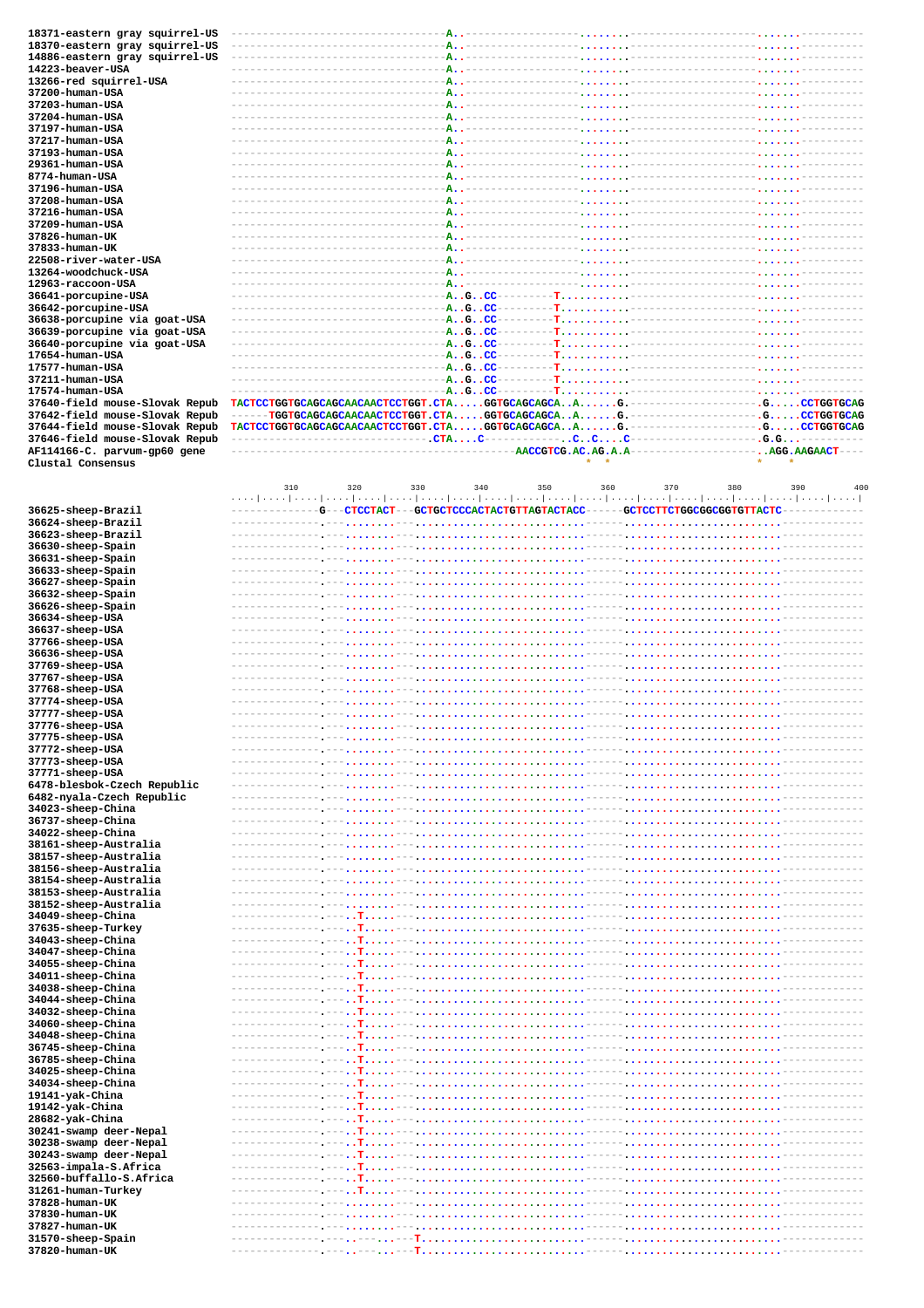| 37811-sheep-UK                     |                      |                                                                                                              |
|------------------------------------|----------------------|--------------------------------------------------------------------------------------------------------------|
| 37809-sheep-UK                     |                      |                                                                                                              |
| 37813-sheep-UK                     |                      | $T_{\rm{max}}$                                                                                               |
| 37815-sheep-UK                     |                      | -T.,                                                                                                         |
|                                    |                      |                                                                                                              |
| 37808-equine-UK                    |                      |                                                                                                              |
| 36629-sheep-Spain                  | -                    |                                                                                                              |
| 36628-sheep-Spain                  |                      |                                                                                                              |
| 18165-sheep-Peru                   |                      |                                                                                                              |
| 37821-human-UK                     |                      | . <b>.</b> <del>.</del>                                                                                      |
| 37818-human-UK                     |                      | $\mathbf{T}_{\mathrm{max}}$                                                                                  |
| 37825-human-UK                     |                      |                                                                                                              |
| 37829-human-UK                     |                      |                                                                                                              |
| 16421-human-Peru                   |                      | -T                                                                                                           |
|                                    |                      |                                                                                                              |
| 9870-human-Canada                  |                      |                                                                                                              |
| 19716-alpaca-Peru                  |                      |                                                                                                              |
| 35147-goat-Algeria                 |                      |                                                                                                              |
| 18868-chipmunk-USA                 |                      | $---$<br>$\cdot$ . $\cdot$ .                                                                                 |
| 33456-sifaka-USA                   |                      | $-$ -ACA<br>.                                                                                                |
| 37822-human-UK                     |                      | C <sub>1</sub>                                                                                               |
| 37824-human-UK                     |                      | $---$                                                                                                        |
| 37819-human-UK                     |                      | $C$ .                                                                                                        |
| 37202-human-USA                    |                      | $---$<br>$C_{\rm max}$<br>and a construction of the construction of the                                      |
| 37192-human-USA                    |                      | C <sub>1</sub><br>$---$                                                                                      |
|                                    |                      |                                                                                                              |
| 37206-human-USA                    |                      | $---$                                                                                                        |
| 37191-human-USA                    |                      |                                                                                                              |
| 34141-human-USA                    |                      | $\cdot$ . C                                                                                                  |
| 37215-human-USA                    |                      |                                                                                                              |
| 37201-human-USA                    |                      | C <sub>1</sub>                                                                                               |
| 37212-human-USA                    |                      | $---,$                                                                                                       |
| 29355-human-USA                    |                      | C <sub>1</sub><br>$---,$                                                                                     |
| 8512-storm-water-USA               |                      | $---$                                                                                                        |
| 8513-storm-water-USA               |                      | $---,$<br>.C.                                                                                                |
| 5397-storm-water-USA               |                      |                                                                                                              |
|                                    |                      |                                                                                                              |
| 6140-storm-water-USA               |                      | $.C.$ .                                                                                                      |
| 8509-storm-water-USA               |                      | C <sub>1</sub>                                                                                               |
| 8469-storm-water-USA               |                      | $\cdot$ . C. $\cdot$<br>---AGA-                                                                              |
| 6141-storm-water-USA               |                      | C <sub>1</sub>                                                                                               |
| 8062-storm-water-USA               |                      | ---AGA-                                                                                                      |
| 6143-storm-water-USA               |                      | C <sub>1</sub>                                                                                               |
| 6144-storm-water-USA               |                      |                                                                                                              |
| 8514-storm-water-USA               |                      | ---ACA--<br>. <del>.</del>                                                                                   |
| 8510-storm-water-USA               |                      |                                                                                                              |
| 6317-storm-water-USA               |                      |                                                                                                              |
| 7370-storm-water-USA               |                      | ---AGA--                                                                                                     |
| 7163-storm-water-USA               |                      | $---$                                                                                                        |
| 15529-river-water-USA              |                      | --AGA-                                                                                                       |
| 14874-river-water-USA              |                      | $---$                                                                                                        |
| 18371-eastern gray squirrel-US     |                      | $-C--T.$<br>---A--                                                                                           |
| 18370-eastern gray squirrel-US     |                      | ---A<br>---C---T-                                                                                            |
| 14886-eastern gray squirrel-US     |                      | ---A                                                                                                         |
|                                    |                      |                                                                                                              |
|                                    |                      |                                                                                                              |
| 14223-beaver-USA                   |                      | --A-                                                                                                         |
| 13266-red squirrel-USA             |                      | --A                                                                                                          |
| 37200-human-USA                    |                      | c                                                                                                            |
| 37203-human-USA                    |                      | $\cdot$ . C<br>--A                                                                                           |
| 37204-human-USA                    |                      |                                                                                                              |
| 37197-human-USA                    |                      | ---A<br>$\cdot$ . C                                                                                          |
| 37217-human-USA                    |                      |                                                                                                              |
| 37193-human-USA                    |                      |                                                                                                              |
| 29361-human-USA                    |                      | .                                                                                                            |
| 8774-human-USA                     |                      |                                                                                                              |
|                                    |                      |                                                                                                              |
| 37196-human-USA                    |                      |                                                                                                              |
| 37208-human-USA                    |                      |                                                                                                              |
| 37216-human-USA                    |                      |                                                                                                              |
| 37209-human-USA                    |                      |                                                                                                              |
| 37826-human-UK                     |                      |                                                                                                              |
| 37833-human-UK                     |                      |                                                                                                              |
| 22508-river-water-USA              |                      |                                                                                                              |
| 13264-woodchuck-USA                |                      |                                                                                                              |
| 12963-raccoon-USA                  |                      |                                                                                                              |
| 36641-porcupine-USA                |                      |                                                                                                              |
| 36642-porcupine-USA                |                      |                                                                                                              |
| 36638-porcupine via goat-USA       |                      |                                                                                                              |
| 36639-porcupine via goat-USA       |                      |                                                                                                              |
| 36640-porcupine via goat-USA       |                      |                                                                                                              |
| 17654-human-USA                    | ---------------,---, |                                                                                                              |
| 17577-human-USA                    |                      |                                                                                                              |
| 37211-human-USA                    |                      |                                                                                                              |
|                                    |                      |                                                                                                              |
| 17574-human-USA                    |                      |                                                                                                              |
| 37640-field mouse-Slovak Repub     |                      | CAGCAACAACTCCT.GTGACCT.GA.TCG.GCTCCTGGTAACCT.T.C.ACCTGGTGCTACTAC                                             |
| 37642-field mouse-Slovak Repub     |                      | CAGCAACAACTCCT.GTGACCT.GA.TCG.GCTCCTGGTAACCTT.C.ACCTGGTGCTACTAC                                              |
| 37644-field mouse-Slovak Repub     |                      | CAGCAACAACTCCT.GTGACCT.GA.TCG.GCTCCTGGTAACCT.T.C.ACCTGGTGCTACTAC                                             |
| 37646-field mouse-Slovak Repub     |                      | --------------.GTGT.A.C. --- . T. TGTGG.A.G.GT.C. . T------ GTG.CA. . T. T.ACC. ------GCTCCTGT               |
| AF114166-C. parvum-gp60 gene       |                      | -GAGAAGACG.AGAA.GCAGAAGA.TAG.GGAAG---------TACAG.G.TGAAGAGGAA-----                                           |
| Clustal Consensus                  | $\mathbf{d}$         | $***$                                                                                                        |
|                                    |                      |                                                                                                              |
|                                    | 410<br>420           | 450<br>470<br>480<br>430<br>440<br>460<br>490<br>500                                                         |
|                                    |                      | ينتيل بينتر إنتينر إنتينر البينر إنتينر إنتينر إنتينر إنتينر البينر إنتين إنتينر إنتينر إنتينر إنتينر إنتينر |
| 36625-sheep-Brazil                 |                      |                                                                                                              |
| 36624-sheep-Brazil                 |                      |                                                                                                              |
| 36623-sheep-Brazil                 |                      |                                                                                                              |
| 36630-sheep-Spain                  |                      |                                                                                                              |
| 36631-sheep-Spain                  |                      |                                                                                                              |
| 36633-sheep-Spain                  |                      |                                                                                                              |
| 36627-sheep-Spain                  |                      |                                                                                                              |
| 36632-sheep-Spain                  |                      |                                                                                                              |
| 36626-sheep-Spain                  |                      |                                                                                                              |
| 36634-sheep-USA                    |                      |                                                                                                              |
| 36637-sheep-USA                    |                      |                                                                                                              |
| 37766-sheep-USA                    |                      |                                                                                                              |
| 36636-sheep-USA                    |                      |                                                                                                              |
|                                    |                      |                                                                                                              |
| 37769-sheep-USA<br>37767-sheep-USA |                      |                                                                                                              |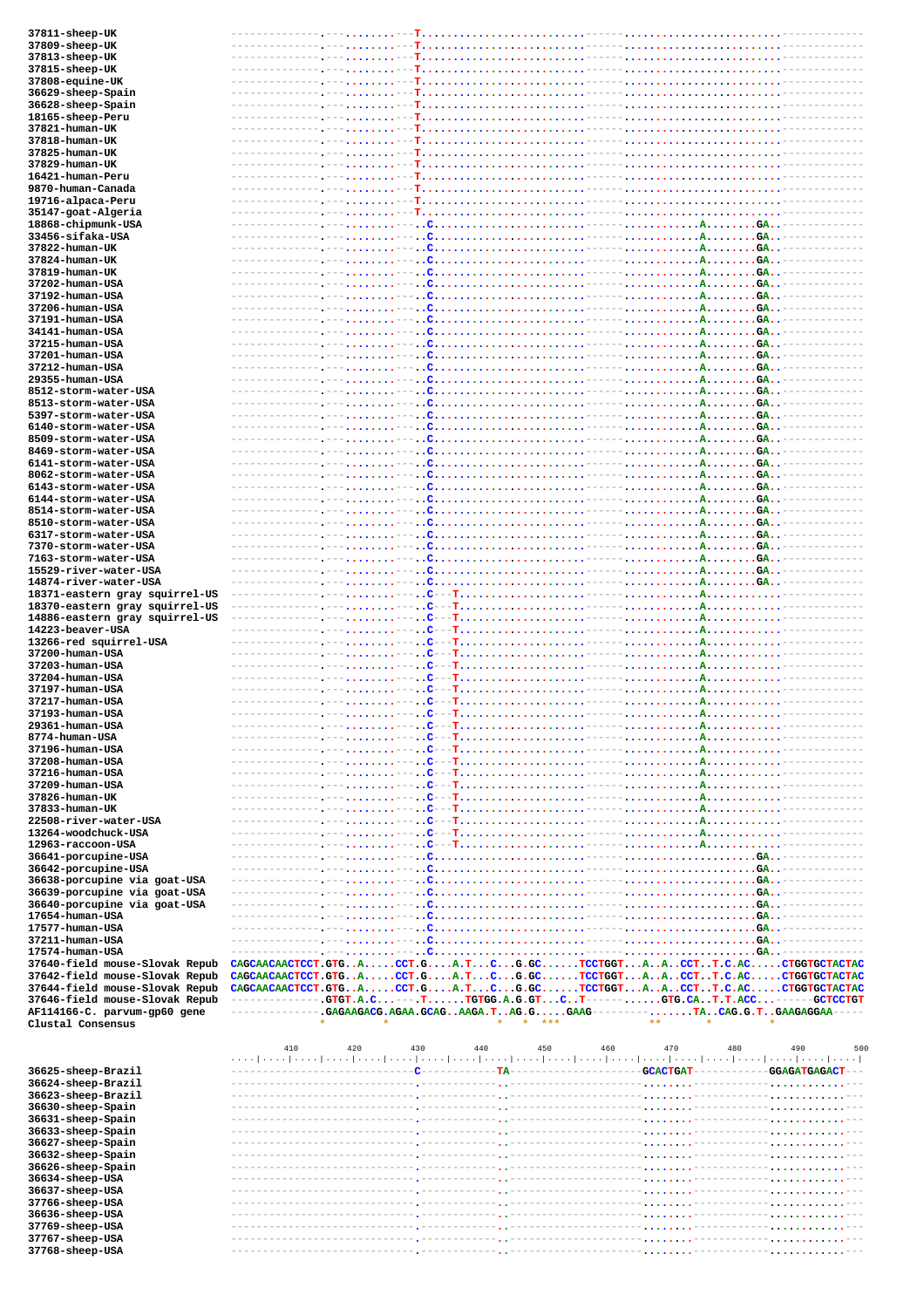| 37774-sheep-USA                                  |                                                                                                                                                                                                                               |                                     |                                                     |  |                |  |
|--------------------------------------------------|-------------------------------------------------------------------------------------------------------------------------------------------------------------------------------------------------------------------------------|-------------------------------------|-----------------------------------------------------|--|----------------|--|
| 37777-sheep-USA                                  |                                                                                                                                                                                                                               |                                     |                                                     |  |                |  |
| 37776-sheep-USA                                  |                                                                                                                                                                                                                               |                                     |                                                     |  |                |  |
| 37775-sheep-USA                                  |                                                                                                                                                                                                                               |                                     |                                                     |  |                |  |
| 37772-sheep-USA                                  |                                                                                                                                                                                                                               |                                     |                                                     |  |                |  |
| 37773-sheep-USA                                  |                                                                                                                                                                                                                               |                                     |                                                     |  |                |  |
| 37771-sheep-USA<br>6478-blesbok-Czech Republic   |                                                                                                                                                                                                                               |                                     |                                                     |  |                |  |
| 6482-nyala-Czech Republic                        |                                                                                                                                                                                                                               | $-$ CT $-$                          | $A \cdot \cdot \cdot \cdot \cdot \cdot$             |  |                |  |
| 34023-sheep-China                                |                                                                                                                                                                                                                               | $\ldots$ CT-                        | А.                                                  |  |                |  |
| 36737-sheep-China                                |                                                                                                                                                                                                                               | $ CT - -$                           | $A \cdot \cdot \cdot \cdot \cdot \cdot$             |  |                |  |
| 34022-sheep-China                                |                                                                                                                                                                                                                               | $-$ CT-                             | $-A.$                                               |  |                |  |
| 38161-sheep-Australia                            |                                                                                                                                                                                                                               | $--$ CT $--$                        | A                                                   |  |                |  |
| 38157-sheep-Australia                            |                                                                                                                                                                                                                               | $--$ CT $--$                        | -A. -                                               |  | . - -          |  |
| 38156-sheep-Australia                            |                                                                                                                                                                                                                               | $--$ CT $-$                         | A.,                                                 |  |                |  |
| 38154-sheep-Australia                            |                                                                                                                                                                                                                               | $-- CT-$                            | $A \cdot \cdot \cdot \cdot \cdot \cdot$             |  |                |  |
| 38153-sheep-Australia                            |                                                                                                                                                                                                                               | $-- CT$                             | Α.                                                  |  |                |  |
| 38152-sheep-Australia                            |                                                                                                                                                                                                                               | $---$ . $CT---$                     | $-A. \ldots.$                                       |  |                |  |
| 34049-sheep-China                                |                                                                                                                                                                                                                               | $\ldots$ CT-                        | A                                                   |  |                |  |
| 37635-sheep-Turkey                               |                                                                                                                                                                                                                               | -- -----<br>$-$ . $CT-$             |                                                     |  |                |  |
| 34043-sheep-China<br>34047-sheep-China           |                                                                                                                                                                                                                               | $ C T -$                            | $-A.$<br>$-A.$                                      |  |                |  |
| 34055-sheep-China                                |                                                                                                                                                                                                                               | $-$ CT-                             | $-A$ -                                              |  |                |  |
| 34011-sheep-China                                |                                                                                                                                                                                                                               | $--$ CT $-$                         | Α.                                                  |  |                |  |
| 34038-sheep-China                                |                                                                                                                                                                                                                               | $-- CT---$                          | $--A.$                                              |  |                |  |
| 34044-sheep-China                                |                                                                                                                                                                                                                               | $-$ CT-                             | $A$ .                                               |  |                |  |
| 34032-sheep-China                                |                                                                                                                                                                                                                               | $-- CT--$                           | A                                                   |  | . <b>.</b> - - |  |
| 34060-sheep-China                                |                                                                                                                                                                                                                               | $-$ CT $-$                          | $-A$ -                                              |  | . - - -        |  |
| 34048-sheep-China                                |                                                                                                                                                                                                                               | $-1.2$ CT $-$                       | A                                                   |  |                |  |
| 36745-sheep-China                                |                                                                                                                                                                                                                               | $-$ CT-                             | $A \cdot \cdot \cdot \cdot \cdot \cdot$             |  |                |  |
| 36785-sheep-China                                |                                                                                                                                                                                                                               | $-- CT$                             | A.,                                                 |  |                |  |
| 34025-sheep-China                                |                                                                                                                                                                                                                               | $--- 1. C T ---$                    | $-A. \ldots.$                                       |  |                |  |
| 34034-sheep-China                                |                                                                                                                                                                                                                               | $--$ CT-                            | Α.                                                  |  |                |  |
| 19141-yak-China                                  |                                                                                                                                                                                                                               | $--$ CT $-$                         | $-A. \ldots.$                                       |  |                |  |
| 19142-yak-China                                  |                                                                                                                                                                                                                               | $\cdot$ $\cdot$ CT-<br>$--$ CT $--$ | A.,                                                 |  |                |  |
| 28682-yak-China                                  |                                                                                                                                                                                                                               | $-$ CT $\cdot$                      | A<br>$-A.$                                          |  |                |  |
| 30241-swamp deer-Nepal                           |                                                                                                                                                                                                                               | – CT-                               | $A \cdot \cdot \cdot \cdot \cdot \cdot$             |  |                |  |
| 30238-swamp deer-Nepal<br>30243-swamp deer-Nepal |                                                                                                                                                                                                                               | $--$ CT $-$                         | $--A$ $-$                                           |  |                |  |
| 32563-impala-S.Africa                            |                                                                                                                                                                                                                               | $-- CT$                             | A                                                   |  |                |  |
| 32560-buffallo-S.Africa                          |                                                                                                                                                                                                                               | $---$ . $CT--$                      | $--A$ $--$                                          |  | . <b>.</b> - - |  |
| 31261-human-Turkey                               |                                                                                                                                                                                                                               | $---$ . $CT-$                       | A                                                   |  |                |  |
| 37828-human-UK                                   |                                                                                                                                                                                                                               | ----------- CT---                   | -A. --                                              |  |                |  |
| 37830-human-UK                                   |                                                                                                                                                                                                                               | $-$ CT $-$                          | $A \cdot \cdot \cdot \cdot \cdot \cdot$             |  |                |  |
| 37827-human-UK                                   |                                                                                                                                                                                                                               | $---.$ $CT--$                       | $A \cdot \cdot \cdot \cdot \cdot \cdot$             |  |                |  |
| 31570-sheep-Spain                                |                                                                                                                                                                                                                               | $-$ CT $-$                          | $-A$ –                                              |  |                |  |
| 37820-human-UK                                   |                                                                                                                                                                                                                               | $--$ CT $-$                         | A.,                                                 |  |                |  |
| 37811-sheep-UK                                   |                                                                                                                                                                                                                               | $-$ CT $\cdot$                      | $A \cdot \cdot \cdot \cdot \cdot \cdot$             |  |                |  |
| 37809-sheep-UK                                   |                                                                                                                                                                                                                               | $--$ CT                             | А.                                                  |  |                |  |
| 37813-sheep-UK                                   |                                                                                                                                                                                                                               | $---$ . $CT--$                      | $-$ -A-                                             |  |                |  |
| 37815-sheep-UK                                   |                                                                                                                                                                                                                               | $-$ CT $-$<br>$--$ CT $--$          | A                                                   |  | . - - -        |  |
| 37808-equine-UK<br>36629-sheep-Spain             |                                                                                                                                                                                                                               | $-$ CT $-$                          | $A \cdot \cdot \cdot \cdot \cdot \cdot$<br>$-A$ $-$ |  |                |  |
| 36628-sheep-Spain                                |                                                                                                                                                                                                                               | --.------------.CT--                | $A \cdot \cdot \cdot \cdot \cdot \cdot$             |  |                |  |
| 18165-sheep-Peru                                 |                                                                                                                                                                                                                               | $- \_$ CT $-$                       | $-A. \ldots. \ldots$                                |  |                |  |
| 37821-human-UK                                   |                                                                                                                                                                                                                               |                                     | <b>A.</b> .                                         |  |                |  |
| 37818-human-UK                                   |                                                                                                                                                                                                                               | --.------------CT----               | $-A. \ldots.$                                       |  |                |  |
| 37825-human-UK                                   |                                                                                                                                                                                                                               |                                     | $-A.$ .                                             |  |                |  |
| 37829-human-UK                                   |                                                                                                                                                                                                                               |                                     |                                                     |  |                |  |
| 16421-human-Peru                                 |                                                                                                                                                                                                                               |                                     |                                                     |  | - <b></b> ---  |  |
| 9870-human-Canada                                |                                                                                                                                                                                                                               |                                     |                                                     |  |                |  |
| 19716-alpaca-Peru                                |                                                                                                                                                                                                                               |                                     |                                                     |  |                |  |
| 35147-goat-Algeria                               |                                                                                                                                                                                                                               |                                     |                                                     |  |                |  |
| 18868-chipmunk-USA<br>33456-sifaka-USA           |                                                                                                                                                                                                                               |                                     |                                                     |  |                |  |
| 37822-human-UK                                   |                                                                                                                                                                                                                               |                                     |                                                     |  |                |  |
| 37824-human-UK                                   |                                                                                                                                                                                                                               |                                     |                                                     |  |                |  |
| 37819-human-UK                                   |                                                                                                                                                                                                                               |                                     |                                                     |  |                |  |
| 37202-human-USA                                  |                                                                                                                                                                                                                               |                                     |                                                     |  |                |  |
| 37192-human-USA                                  |                                                                                                                                                                                                                               |                                     |                                                     |  |                |  |
| 37206-human-USA                                  |                                                                                                                                                                                                                               |                                     |                                                     |  |                |  |
| 37191-human-USA                                  |                                                                                                                                                                                                                               |                                     |                                                     |  |                |  |
| 34141-human-USA                                  |                                                                                                                                                                                                                               |                                     |                                                     |  |                |  |
| 37215-human-USA                                  |                                                                                                                                                                                                                               |                                     |                                                     |  |                |  |
| 37201-human-USA<br>37212-human-USA               |                                                                                                                                                                                                                               |                                     |                                                     |  |                |  |
| 29355-human-USA                                  |                                                                                                                                                                                                                               |                                     |                                                     |  |                |  |
| 8512-storm-water-USA                             |                                                                                                                                                                                                                               |                                     |                                                     |  |                |  |
| 8513-storm-water-USA                             |                                                                                                                                                                                                                               |                                     |                                                     |  |                |  |
| 5397-storm-water-USA                             |                                                                                                                                                                                                                               |                                     |                                                     |  |                |  |
| 6140-storm-water-USA                             |                                                                                                                                                                                                                               |                                     |                                                     |  |                |  |
| 8509-storm-water-USA                             |                                                                                                                                                                                                                               |                                     |                                                     |  |                |  |
| 8469-storm-water-USA                             |                                                                                                                                                                                                                               |                                     |                                                     |  |                |  |
| 6141-storm-water-USA                             |                                                                                                                                                                                                                               |                                     |                                                     |  |                |  |
| 8062-storm-water-USA                             |                                                                                                                                                                                                                               |                                     |                                                     |  |                |  |
| 6143-storm-water-USA                             |                                                                                                                                                                                                                               |                                     |                                                     |  |                |  |
| 6144-storm-water-USA                             |                                                                                                                                                                                                                               |                                     |                                                     |  |                |  |
| 8514-storm-water-USA                             |                                                                                                                                                                                                                               |                                     |                                                     |  |                |  |
| 8510-storm-water-USA<br>6317-storm-water-USA     |                                                                                                                                                                                                                               |                                     |                                                     |  |                |  |
| 7370-storm-water-USA                             |                                                                                                                                                                                                                               |                                     |                                                     |  |                |  |
| 7163-storm-water-USA                             |                                                                                                                                                                                                                               |                                     |                                                     |  |                |  |
| 15529-river-water-USA                            |                                                                                                                                                                                                                               |                                     |                                                     |  |                |  |
| 14874-river-water-USA                            | The content of the content of the content of the content of the content of the content of the content of the content of $\mathbf{GAT}$                                                                                        |                                     |                                                     |  |                |  |
| 18371-eastern gray squirrel-US                   |                                                                                                                                                                                                                               |                                     |                                                     |  |                |  |
| 18370-eastern gray squirrel-US                   |                                                                                                                                                                                                                               |                                     |                                                     |  |                |  |
| 14886-eastern gray squirrel-US                   |                                                                                                                                                                                                                               |                                     |                                                     |  |                |  |
| 14223-beaver-USA                                 |                                                                                                                                                                                                                               |                                     |                                                     |  |                |  |
| 13266-red squirrel-USA                           | The content of the content of the content of the content of the content of the content of the content of the content of the content of the content of the content of the content of the content of the content of the content |                                     |                                                     |  |                |  |
| 37200-human-USA                                  |                                                                                                                                                                                                                               |                                     |                                                     |  |                |  |
| 37203-human-USA                                  |                                                                                                                                                                                                                               |                                     |                                                     |  |                |  |
| 37204-human-USA                                  |                                                                                                                                                                                                                               |                                     |                                                     |  |                |  |
| 37197-human-USA                                  |                                                                                                                                                                                                                               |                                     |                                                     |  |                |  |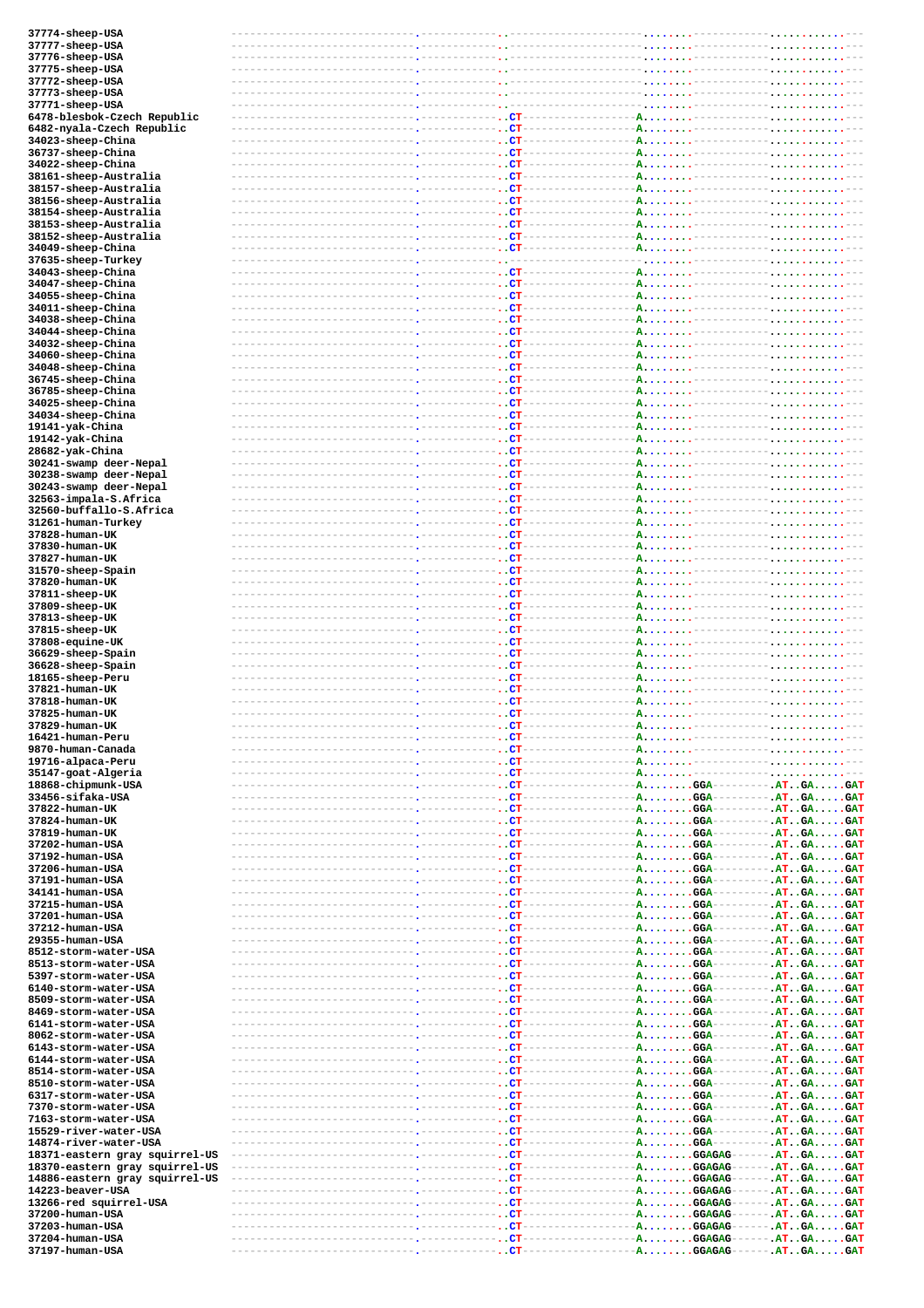| 37217-human-USA                |                                                                                                                                                                                                                                | – OT       |            | -------- <b>AGGAGAG</b> - |     | $---A$ $T$ . $GA$ $GAT$                               |
|--------------------------------|--------------------------------------------------------------------------------------------------------------------------------------------------------------------------------------------------------------------------------|------------|------------|---------------------------|-----|-------------------------------------------------------|
| 37193-human-USA                |                                                                                                                                                                                                                                |            |            |                           |     |                                                       |
| 29361-human-USA                | The contract of the contract of the contract of the contract of the contract of the contract of the contract of the contract of the contract of the contract of the contract of the contract of the contract of the contract o |            |            |                           |     |                                                       |
| 8774-human-USA                 |                                                                                                                                                                                                                                |            |            |                           |     | $---A$ $AT$ $.$ $GA$ $.$ $$ $GAT$                     |
| 37196-human-USA                |                                                                                                                                                                                                                                |            |            |                           |     |                                                       |
| 37208-human-USA                |                                                                                                                                                                                                                                |            |            |                           |     | $----P$ . $AT - .GA -  GAT$                           |
| 37216-human-USA                |                                                                                                                                                                                                                                |            |            |                           |     |                                                       |
|                                |                                                                                                                                                                                                                                |            |            |                           |     |                                                       |
| 37209-human-USA                |                                                                                                                                                                                                                                |            |            |                           |     |                                                       |
| 37826-human-UK                 |                                                                                                                                                                                                                                |            |            |                           |     |                                                       |
| 37833-human-UK                 |                                                                                                                                                                                                                                |            |            |                           |     |                                                       |
| 22508-river-water-USA          |                                                                                                                                                                                                                                |            |            |                           |     |                                                       |
| 13264-woodchuck-USA            |                                                                                                                                                                                                                                |            |            |                           |     |                                                       |
| 12963-raccoon-USA              |                                                                                                                                                                                                                                |            |            |                           |     |                                                       |
| 36641-porcupine-USA            |                                                                                                                                                                                                                                |            |            |                           |     |                                                       |
| 36642-porcupine-USA            |                                                                                                                                                                                                                                |            |            | $AGGA-$                   |     | $-.AT.$ . $GA.$ $GAT$                                 |
| 36638-porcupine via goat-USA   |                                                                                                                                                                                                                                |            |            |                           |     |                                                       |
| 36639-porcupine via goat-USA   |                                                                                                                                                                                                                                |            |            |                           |     |                                                       |
|                                |                                                                                                                                                                                                                                |            |            |                           |     |                                                       |
| 36640-porcupine via goat-USA   |                                                                                                                                                                                                                                |            |            |                           |     |                                                       |
| 17654-human-USA                |                                                                                                                                                                                                                                |            |            |                           |     |                                                       |
| 17577-human-USA                |                                                                                                                                                                                                                                |            |            |                           |     |                                                       |
| 37211-human-USA                |                                                                                                                                                                                                                                |            |            |                           |     |                                                       |
| 17574-human-USA                |                                                                                                                                                                                                                                | $- CT---$  |            |                           |     | $-A\ldots\ldots\ldots$ GGA---------. $AT\ldots$ GAGAT |
| 37640-field mouse-Slovak Repub | TCCTGGTGCTACTACTCCTGGTGCTACTA.TCCTGGTGCTACCTCCTGGTGCTACTACTGGTACTG.ACTACTGGAACA.TTGTT.CGGG                                                                                                                                     |            |            |                           |     |                                                       |
| 37642-field mouse-Slovak Repub | TCCTGGTGCTACTACTCCTGGTGCTACTA.TCCTGGTGCTACCTCCTGGTGCTACTACTGGTACTG.ACTACTGGAACA.TTGTT.CGGG                                                                                                                                     |            |            |                           |     |                                                       |
| 37644-field mouse-Slovak Repub | TCCTGGTGCTACTACTCCTGGTGCTACTA.TCCTGGTGCTACCTCCTGGTGCTACTACTGGTACTG.ACTACTGGAACA.TTGTT.CGGG                                                                                                                                     |            |            |                           |     |                                                       |
| 37646-field mouse-Slovak Repub | TACTGGTGTTACCACTGTTG---------.TCCAGGTGTTCCC.CT-----------------ACAG.C----------.TTGCGGA                                                                                                                                        |            |            |                           |     |                                                       |
| AF114166-C. parvum-gp60 gene   |                                                                                                                                                                                                                                |            |            |                           |     |                                                       |
| Clustal Consensus              |                                                                                                                                                                                                                                |            |            |                           |     |                                                       |
|                                |                                                                                                                                                                                                                                |            |            |                           |     |                                                       |
|                                |                                                                                                                                                                                                                                |            |            |                           |     |                                                       |
|                                | 510<br>520                                                                                                                                                                                                                     | 530<br>540 | 550<br>560 | 570                       | 580 | 590<br>600                                            |
|                                |                                                                                                                                                                                                                                |            |            |                           |     |                                                       |
| 36625-sheep-Brazil             | ACTGACAC---TGGTAGTGGTACTAC------CGGCGAAACAGTTACAACTACTCCTGACCCAATGGAGAAATGCGGTCTTTCATTCGTCATGTGGTTTG                                                                                                                           |            |            |                           |     |                                                       |
| 36624-sheep-Brazil             |                                                                                                                                                                                                                                |            |            |                           |     |                                                       |
| 36623-sheep-Brazil             |                                                                                                                                                                                                                                |            |            |                           |     |                                                       |
| 36630-sheep-Spain              |                                                                                                                                                                                                                                |            |            |                           |     |                                                       |
| 36631-sheep-Spain              |                                                                                                                                                                                                                                |            |            |                           |     |                                                       |
| 36633-sheep-Spain              |                                                                                                                                                                                                                                |            |            |                           |     |                                                       |
| 36627-sheep-Spain              |                                                                                                                                                                                                                                |            |            |                           |     |                                                       |
|                                |                                                                                                                                                                                                                                |            |            |                           |     |                                                       |
| 36632-sheep-Spain              |                                                                                                                                                                                                                                |            |            |                           |     |                                                       |
| 36626-sheep-Spain              |                                                                                                                                                                                                                                |            |            |                           |     |                                                       |
| 36634-sheep-USA                |                                                                                                                                                                                                                                |            |            |                           |     |                                                       |
| 36637-sheep-USA                |                                                                                                                                                                                                                                |            |            |                           |     |                                                       |
| 37766-sheep-USA                |                                                                                                                                                                                                                                |            |            |                           |     |                                                       |
| 36636-sheep-USA                |                                                                                                                                                                                                                                |            |            |                           |     |                                                       |
| 37769-sheep-USA                |                                                                                                                                                                                                                                |            |            |                           |     |                                                       |
| 37767-sheep-USA                |                                                                                                                                                                                                                                |            |            |                           |     |                                                       |
| 37768-sheep-USA                |                                                                                                                                                                                                                                |            |            |                           |     |                                                       |
| 37774-sheep-USA                |                                                                                                                                                                                                                                |            |            |                           |     |                                                       |
|                                |                                                                                                                                                                                                                                |            |            |                           |     |                                                       |
| 37777-sheep-USA                |                                                                                                                                                                                                                                |            |            |                           |     |                                                       |
| 37776-sheep-USA                |                                                                                                                                                                                                                                |            |            |                           |     |                                                       |
| 37775-sheep-USA                |                                                                                                                                                                                                                                |            |            |                           |     |                                                       |
| 37772-sheep-USA                |                                                                                                                                                                                                                                |            |            |                           |     |                                                       |
| 37773-sheep-USA                |                                                                                                                                                                                                                                |            |            |                           |     |                                                       |
| 37771-sheep-USA                |                                                                                                                                                                                                                                |            |            |                           |     |                                                       |
| 6478-blesbok-Czech Republic    |                                                                                                                                                                                                                                |            |            |                           |     |                                                       |
| 6482-nyala-Czech Republic      |                                                                                                                                                                                                                                |            |            |                           |     |                                                       |
| 34023-sheep-China              |                                                                                                                                                                                                                                |            |            |                           |     |                                                       |
| 36737-sheep-China              | $-1.1.1.1.1.1.1.1.1.1.1.1$                                                                                                                                                                                                     |            |            |                           |     |                                                       |
|                                |                                                                                                                                                                                                                                |            |            |                           |     |                                                       |
| 34022-sheep-China              |                                                                                                                                                                                                                                |            |            |                           |     |                                                       |
| 38161-sheep-Australia          |                                                                                                                                                                                                                                |            |            |                           |     |                                                       |
| 38157-sheep-Australia          |                                                                                                                                                                                                                                |            |            |                           |     |                                                       |
| 38156-sheep-Australia          |                                                                                                                                                                                                                                |            |            |                           |     |                                                       |
| 38154-sheep-Australia          |                                                                                                                                                                                                                                |            |            |                           |     |                                                       |
| 38153-sheep-Australia          |                                                                                                                                                                                                                                |            |            |                           |     |                                                       |
| 38152-sheep-Australia          |                                                                                                                                                                                                                                |            |            |                           |     |                                                       |
| 34049-sheep-China              |                                                                                                                                                                                                                                |            |            |                           |     |                                                       |
| 37635-sheep-Turkey             |                                                                                                                                                                                                                                |            |            |                           |     |                                                       |
| 34043-sheep-China              |                                                                                                                                                                                                                                |            |            |                           |     |                                                       |
| 34047-sheep-China              |                                                                                                                                                                                                                                |            |            |                           |     |                                                       |
| 34055-sheep-China              |                                                                                                                                                                                                                                |            |            |                           |     |                                                       |
|                                |                                                                                                                                                                                                                                |            |            |                           |     |                                                       |
| 34011-sheep-China              |                                                                                                                                                                                                                                |            |            |                           |     |                                                       |
| 34038-sheep-China              |                                                                                                                                                                                                                                |            |            |                           |     |                                                       |
| 34044-sheep-China              |                                                                                                                                                                                                                                |            |            |                           |     |                                                       |
| 34032-sheep-China              |                                                                                                                                                                                                                                |            |            |                           |     |                                                       |
| 34060-sheep-China              |                                                                                                                                                                                                                                |            |            |                           |     |                                                       |
| 34048-sheep-China              |                                                                                                                                                                                                                                |            |            |                           |     |                                                       |
| 36745-sheep-China              |                                                                                                                                                                                                                                |            |            |                           |     |                                                       |
| 36785-sheep-China              |                                                                                                                                                                                                                                |            |            |                           |     |                                                       |
| 34025-sheep-China              |                                                                                                                                                                                                                                |            |            |                           |     |                                                       |
| 34034-sheep-China              |                                                                                                                                                                                                                                |            |            |                           |     |                                                       |
| 19141-yak-China                |                                                                                                                                                                                                                                |            |            |                           |     |                                                       |
| 19142-yak-China                |                                                                                                                                                                                                                                |            |            |                           |     |                                                       |
| 28682-yak-China                |                                                                                                                                                                                                                                |            |            |                           |     |                                                       |
|                                |                                                                                                                                                                                                                                |            |            |                           |     |                                                       |
| 30241-swamp deer-Nepal         |                                                                                                                                                                                                                                |            |            |                           |     |                                                       |
| 30238-swamp deer-Nepal         |                                                                                                                                                                                                                                |            |            |                           |     |                                                       |
| 30243-swamp deer-Nepal         |                                                                                                                                                                                                                                |            |            |                           |     |                                                       |
| 32563-impala-S.Africa          |                                                                                                                                                                                                                                |            |            |                           |     |                                                       |
| 32560-buffallo-S.Africa        |                                                                                                                                                                                                                                |            |            |                           |     |                                                       |
| 31261-human-Turkey             |                                                                                                                                                                                                                                |            |            |                           |     |                                                       |
| 37828-human-UK                 |                                                                                                                                                                                                                                |            |            |                           |     |                                                       |
| 37830-human-UK                 |                                                                                                                                                                                                                                |            |            |                           |     |                                                       |
| 37827-human-UK                 |                                                                                                                                                                                                                                |            |            |                           |     |                                                       |
| 31570-sheep-Spain              |                                                                                                                                                                                                                                |            |            |                           |     |                                                       |
| 37820-human-UK                 |                                                                                                                                                                                                                                |            |            |                           |     |                                                       |
| 37811-sheep-UK                 |                                                                                                                                                                                                                                |            |            |                           |     |                                                       |
|                                |                                                                                                                                                                                                                                |            |            |                           |     |                                                       |
| 37809-sheep-UK                 |                                                                                                                                                                                                                                |            |            |                           |     |                                                       |
| 37813-sheep-UK                 |                                                                                                                                                                                                                                |            |            |                           |     |                                                       |
| 37815-sheep-UK                 |                                                                                                                                                                                                                                |            |            |                           |     |                                                       |
| 37808-equine-UK                |                                                                                                                                                                                                                                |            |            |                           |     |                                                       |
| 36629-sheep-Spain              |                                                                                                                                                                                                                                |            |            |                           |     |                                                       |
| 36628-sheep-Spain              |                                                                                                                                                                                                                                |            |            |                           |     |                                                       |
| 18165-sheep-Peru               |                                                                                                                                                                                                                                |            |            |                           |     |                                                       |
| 37821-human-UK                 |                                                                                                                                                                                                                                |            |            |                           |     |                                                       |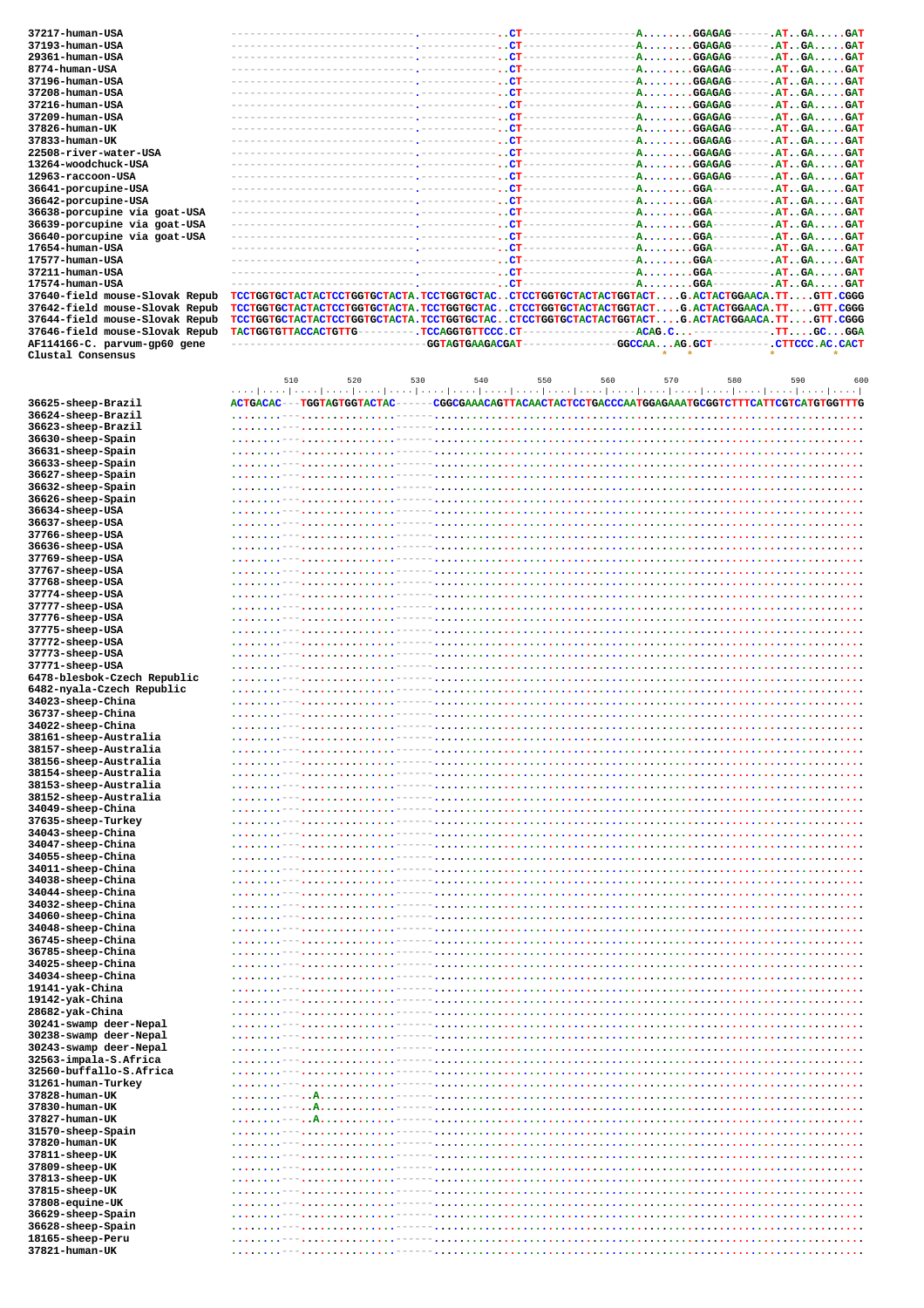| 37818-human-UK                             |                                                                                       |
|--------------------------------------------|---------------------------------------------------------------------------------------|
| 37825-human-UK                             |                                                                                       |
| 37829-human-UK                             |                                                                                       |
| 16421-human-Peru                           |                                                                                       |
| 9870-human-Canada                          |                                                                                       |
| 19716-alpaca-Peru                          |                                                                                       |
| 35147-goat-Algeria                         |                                                                                       |
| 18868-chipmunk-USA                         |                                                                                       |
| 33456-sifaka-USA                           |                                                                                       |
| 37822-human-UK                             |                                                                                       |
| 37824-human-UK                             |                                                                                       |
| 37819-human-UK                             | . --- <b>.</b> --                                                                     |
| 37202-human-USA                            |                                                                                       |
| 37192-human-USA                            |                                                                                       |
| 37206-human-USA                            |                                                                                       |
| 37191-human-USA<br>34141-human-USA         |                                                                                       |
| 37215-human-USA                            |                                                                                       |
| 37201-human-USA                            |                                                                                       |
| 37212-human-USA                            |                                                                                       |
| 29355-human-USA                            |                                                                                       |
| 8512-storm-water-USA                       |                                                                                       |
| 8513-storm-water-USA                       |                                                                                       |
| 5397-storm-water-USA                       |                                                                                       |
| 6140-storm-water-USA                       |                                                                                       |
| 8509-storm-water-USA                       |                                                                                       |
| 8469-storm-water-USA                       |                                                                                       |
| 6141-storm-water-USA                       |                                                                                       |
| 8062-storm-water-USA                       |                                                                                       |
| 6143-storm-water-USA                       |                                                                                       |
| 6144-storm-water-USA                       |                                                                                       |
| 8514-storm-water-USA                       |                                                                                       |
| 8510-storm-water-USA                       |                                                                                       |
| 6317-storm-water-USA                       |                                                                                       |
| 7370-storm-water-USA                       |                                                                                       |
| 7163-storm-water-USA                       |                                                                                       |
| 15529-river-water-USA                      |                                                                                       |
| 14874-river-water-USA                      |                                                                                       |
| 18371-eastern gray squirrel-US             |                                                                                       |
| 18370-eastern gray squirrel-US             |                                                                                       |
| 14886-eastern gray squirrel-US             |                                                                                       |
| 14223-beaver-USA<br>13266-red squirrel-USA |                                                                                       |
| 37200-human-USA                            |                                                                                       |
| 37203-human-USA                            |                                                                                       |
| 37204-human-USA                            | . TGA. - - -                                                                          |
| 37197-human-USA                            |                                                                                       |
| 37217-human-USA                            |                                                                                       |
| 37193-human-USA                            |                                                                                       |
| 29361-human-USA                            |                                                                                       |
| 8774-human-USA                             |                                                                                       |
| 37196-human-USA                            |                                                                                       |
| 37208-human-USA                            |                                                                                       |
| 37216-human-USA                            |                                                                                       |
| $37209 - huma n - IISA$                    |                                                                                       |
| 37826-human-UK                             |                                                                                       |
| 37833-human-UK                             |                                                                                       |
| 22508-river-water-USA                      |                                                                                       |
| 13264-woodchuck-USA                        |                                                                                       |
| 12963-raccoon-USA<br>36641-porcupine-USA   |                                                                                       |
| 36642-porcupine-USA                        |                                                                                       |
| 36638-porcupine via goat-USA               |                                                                                       |
| 36639-porcupine via goat-USA               |                                                                                       |
| 36640-porcupine via goat-USA               |                                                                                       |
| 17654-human-USA                            |                                                                                       |
| 17577-human-USA                            |                                                                                       |
| 37211-human-USA                            |                                                                                       |
| 17574-human-USA                            |                                                                                       |
| 37640-field mouse-Slovak Repub             |                                                                                       |
| 37642-field mouse-Slovak Repub             |                                                                                       |
| 37644-field mouse-Slovak Repub             |                                                                                       |
| 37646-field mouse-Slovak Repub             |                                                                                       |
| AF114166-C. parvum-gp60 gene               |                                                                                       |
|                                            | * ******<br>$*$ **<br>$\star$ .<br><b>Sales School School</b><br>****** ** ******** * |
| Clustal Consensus                          |                                                                                       |

|                             | 610 | 620 | 630 | 640 | 650 | 660 | 670 | 680 | 690<br>700                                                                                                     |
|-----------------------------|-----|-----|-----|-----|-----|-----|-----|-----|----------------------------------------------------------------------------------------------------------------|
|                             |     |     |     |     |     |     |     |     | المتما المتما المتما المتما المتما المتما المتما لمتما المتما المتما المتما المتما المتما المتما المتما المتما |
| 36625-sheep-Brazil          |     |     |     |     |     |     |     |     | TTAGTGGTACTCCAGTTACAACTCTCGAATGTGGACCTTACACCATGGTATATGGACCAGTTGAAGGGGAGACTAACCCTGCAGCAAGGTATGTCTCTGG           |
| 36624-sheep-Brazil          |     |     |     |     |     |     |     |     |                                                                                                                |
| 36623-sheep-Brazil          |     |     |     |     |     |     |     |     |                                                                                                                |
| 36630-sheep-Spain           |     |     |     |     |     |     |     |     |                                                                                                                |
| 36631-sheep-Spain           |     |     |     |     |     |     |     |     |                                                                                                                |
| 36633-sheep-Spain           |     |     |     |     |     |     |     |     |                                                                                                                |
| 36627-sheep-Spain           |     |     |     |     |     |     |     |     |                                                                                                                |
| 36632-sheep-Spain           |     |     |     |     |     |     |     |     |                                                                                                                |
| 36626-sheep-Spain           |     |     |     |     |     |     |     |     |                                                                                                                |
| 36634-sheep-USA             |     |     |     |     |     |     |     |     |                                                                                                                |
| 36637-sheep-USA             |     |     |     |     |     |     |     |     |                                                                                                                |
| 37766-sheep-USA             |     |     |     |     |     |     |     |     |                                                                                                                |
| 36636-sheep-USA             |     |     |     |     |     |     |     |     |                                                                                                                |
| 37769-sheep-USA             |     |     |     |     |     |     |     |     |                                                                                                                |
| 37767-sheep-USA             |     |     |     |     |     |     |     |     |                                                                                                                |
| 37768-sheep-USA             |     |     |     |     |     |     |     |     |                                                                                                                |
| 37774-sheep-USA             |     |     |     |     |     |     |     |     |                                                                                                                |
| 37777-sheep-USA             |     |     |     |     |     |     |     |     |                                                                                                                |
| 37776-sheep-USA             |     |     |     |     |     |     |     |     |                                                                                                                |
| 37775-sheep-USA             |     |     |     |     |     |     |     |     |                                                                                                                |
| 37772-sheep-USA             |     |     |     |     |     |     |     |     |                                                                                                                |
| 37773-sheep-USA             |     |     |     |     |     |     |     |     |                                                                                                                |
| 37771-sheep-USA             |     |     |     |     |     |     |     |     |                                                                                                                |
| 6478-blesbok-Czech Republic |     |     |     |     |     |     |     |     |                                                                                                                |
| 6482-nyala-Czech Republic   |     |     |     |     |     |     |     |     |                                                                                                                |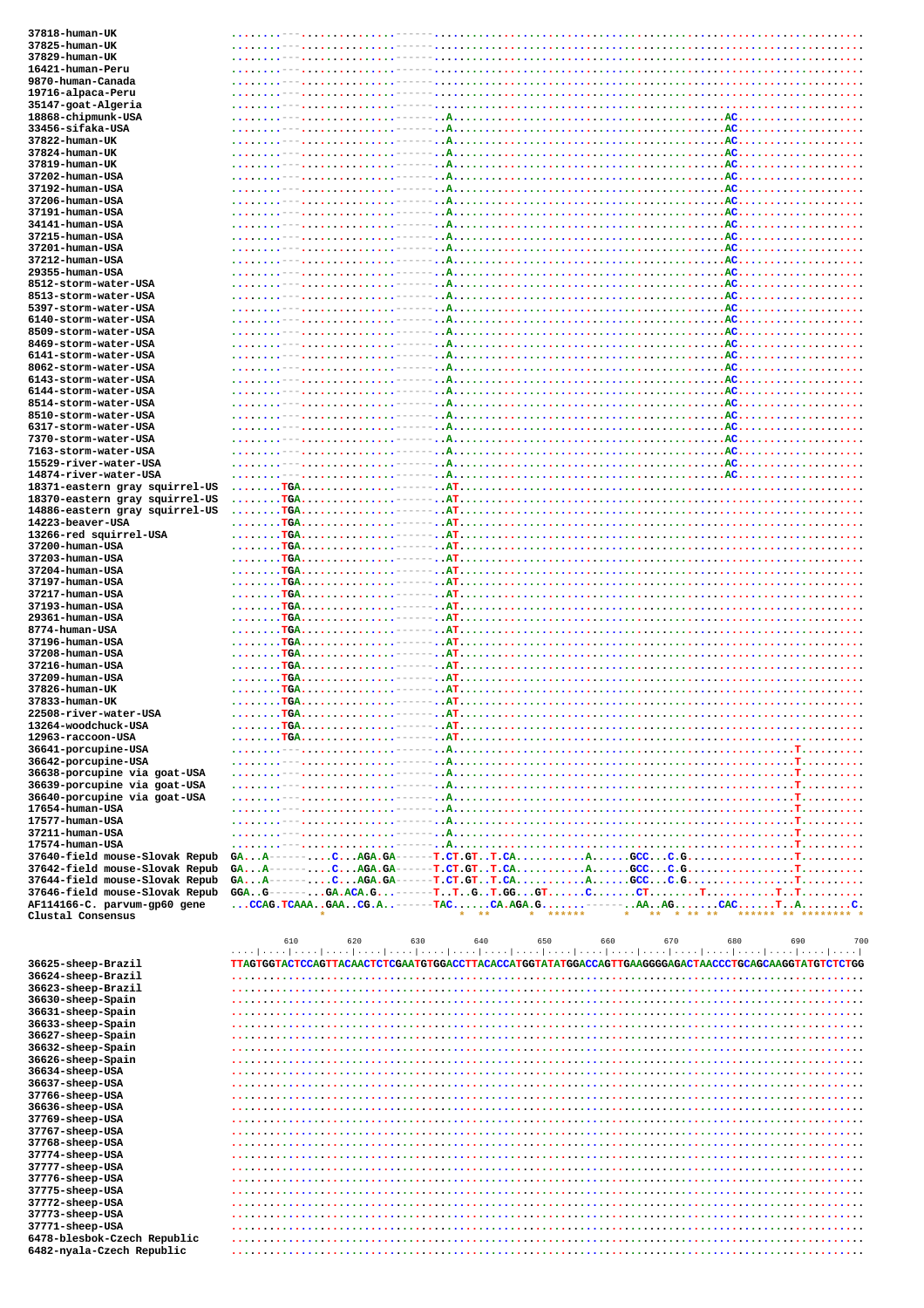| 34023-sheep-China                 |            |
|-----------------------------------|------------|
|                                   |            |
| 36737-sheep-China                 |            |
| 34022-sheep-China                 |            |
| 38161-sheep-Australia             |            |
| 38157-sheep-Australia             |            |
| 38156-sheep-Australia             |            |
|                                   |            |
| 38154-sheep-Australia             |            |
| 38153-sheep-Australia             |            |
| 38152-sheep-Australia             |            |
| 34049-sheep-China                 |            |
| 37635-sheep-Turkey                |            |
|                                   |            |
| 34043-sheep-China                 |            |
| 34047-sheep-China                 |            |
| 34055-sheep-China                 |            |
| 34011-sheep-China                 |            |
| 34038-sheep-China                 |            |
| 34044-sheep-China                 |            |
|                                   |            |
| 34032-sheep-China                 |            |
| 34060-sheep-China                 |            |
| 34048-sheep-China                 |            |
| 36745-sheep-China                 |            |
| 36785-sheep-China                 |            |
|                                   |            |
| 34025-sheep-China                 |            |
| 34034-sheep-China                 |            |
| 19141-yak-China                   |            |
| 19142-yak-China                   |            |
| 28682-yak-China                   |            |
|                                   |            |
| 30241-swamp deer-Nepal            |            |
| 30238-swamp deer-Nepal            |            |
| 30243-swamp deer-Nepal            |            |
| 32563-impala-S.Africa             |            |
| 32560-buffallo-S.Africa           |            |
| 31261-human-Turkey                |            |
|                                   |            |
| 37828-human-UK                    |            |
| 37830-human-UK                    |            |
| 37827-human-UK                    |            |
| 31570-sheep-Spain                 |            |
|                                   |            |
| 37820-human-UK                    |            |
| 37811-sheep-UK                    |            |
| 37809-sheep-UK                    |            |
| 37813-sheep-UK                    |            |
| 37815-sheep-UK                    |            |
|                                   |            |
| 37808-equine-UK                   |            |
| 36629-sheep-Spain                 |            |
| 36628-sheep-Spain                 |            |
| 18165-sheep-Peru                  |            |
| 37821-human-UK                    |            |
| 37818-human-UK                    |            |
|                                   |            |
| 37825-human-UK                    |            |
| 37829-human-UK                    |            |
| 16421-human-Peru                  |            |
| 9870-human-Canada                 |            |
| 19716-alpaca-Peru                 |            |
|                                   |            |
|                                   |            |
| 35147-goat-Algeria                |            |
| 18868-chipmunk-USA                |            |
| 33456-sifaka-USA                  |            |
| 37822-human-UK                    |            |
|                                   |            |
| 37824-human-UK                    |            |
| 37819-human-UK                    | <b>CGT</b> |
| 37202-human-USA                   |            |
| 37192-human-USA                   |            |
| 37206-human-USA                   |            |
|                                   |            |
| 37191-human-USA                   |            |
| 34141-human-USA                   |            |
| 37215-human-USA                   |            |
| 37201-human-USA                   |            |
| 37212-human-USA                   |            |
| 29355-human-USA                   |            |
|                                   |            |
| 8512-storm-water-USA              |            |
| 8513-storm-water-USA              |            |
| 5397-storm-water-USA              |            |
| 6140-storm-water-USA              |            |
| 8509-storm-water-USA              |            |
| 8469-storm-water-USA              |            |
| 6141-storm-water-USA              |            |
|                                   |            |
| 8062-storm-water-USA              |            |
| 6143-storm-water-USA              |            |
| 6144-storm-water-USA              |            |
| 8514-storm-water-USA              |            |
| 8510-storm-water-USA              |            |
| 6317-storm-water-USA              |            |
|                                   |            |
| 7370-storm-water-USA              |            |
| 7163-storm-water-USA              |            |
| 15529-river-water-USA             |            |
| 14874-river-water-USA             |            |
| 18371-eastern gray squirrel-US    |            |
| 18370-eastern gray squirrel-US    |            |
|                                   |            |
| 14886-eastern gray squirrel-US    |            |
| 14223-beaver-USA                  |            |
| 13266-red squirrel-USA            |            |
| 37200-human-USA                   |            |
| 37203-human-USA                   |            |
|                                   |            |
| 37204-human-USA                   |            |
| 37197-human-USA                   |            |
| 37217-human-USA                   |            |
| 37193-human-USA                   |            |
| 29361-human-USA                   |            |
| 8774-human-USA                    |            |
| 37196-human-USA                   |            |
|                                   |            |
| 37208-human-USA                   |            |
| 37216-human-USA                   |            |
| 37209-human-USA<br>37826-human-UK |            |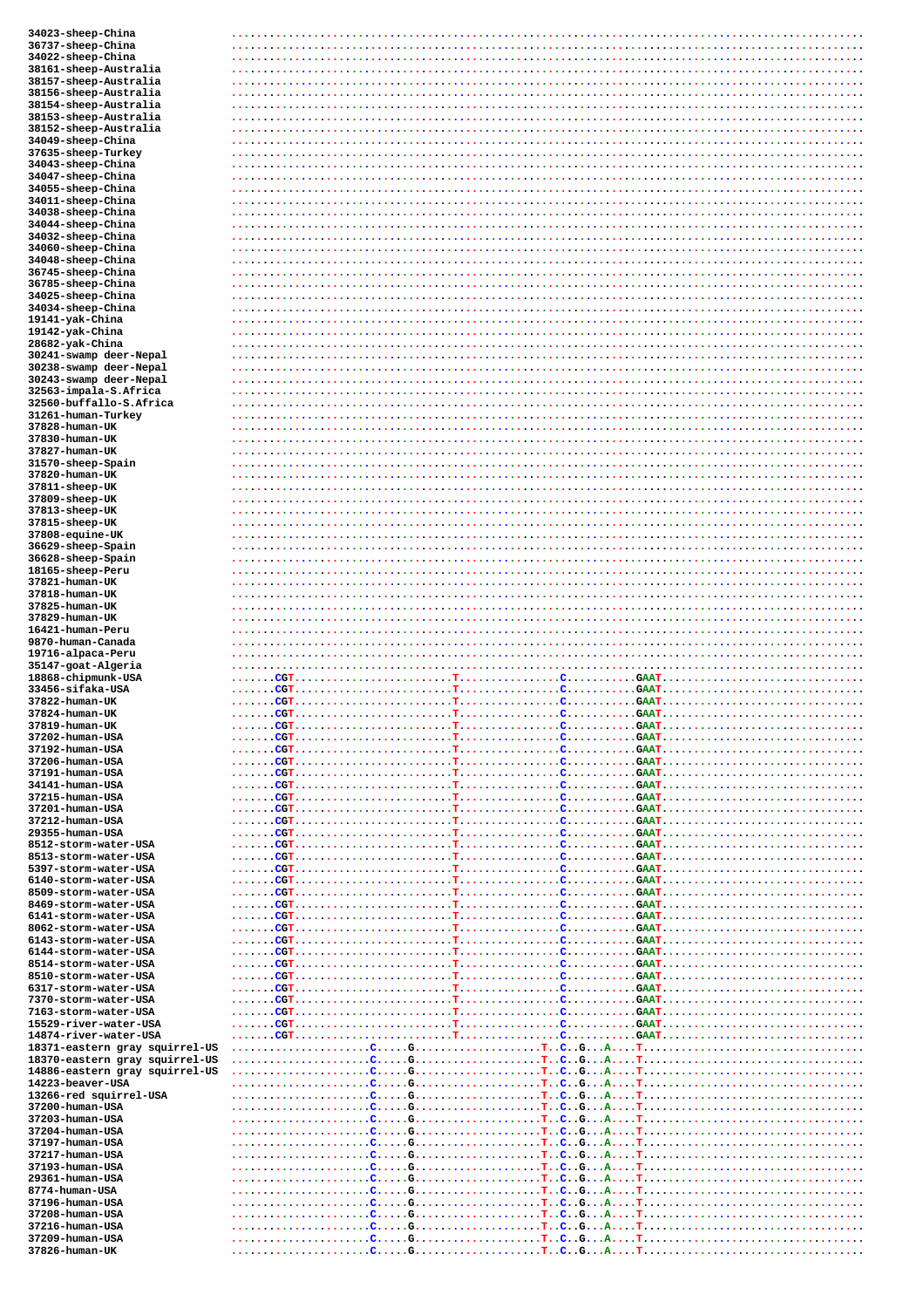| 37833-human-UK                         |                                                                                                                                                                          |
|----------------------------------------|--------------------------------------------------------------------------------------------------------------------------------------------------------------------------|
| 22508-river-water-USA                  |                                                                                                                                                                          |
| 13264-woodchuck-USA                    |                                                                                                                                                                          |
| 12963-raccoon-USA                      |                                                                                                                                                                          |
| 36641-porcupine-USA                    |                                                                                                                                                                          |
| 36642-porcupine-USA                    |                                                                                                                                                                          |
| 36638-porcupine via goat-USA           |                                                                                                                                                                          |
| 36639-porcupine via goat-USA           |                                                                                                                                                                          |
| 36640-porcupine via goat-USA           |                                                                                                                                                                          |
| 17654-human-USA                        |                                                                                                                                                                          |
| 17577-human-USA                        |                                                                                                                                                                          |
| 37211-human-USA                        |                                                                                                                                                                          |
| 17574-human-USA                        |                                                                                                                                                                          |
| 37640-field mouse-Slovak Repub         |                                                                                                                                                                          |
| 37642-field mouse-Slovak Repub         |                                                                                                                                                                          |
| 37644-field mouse-Slovak Repub         | $G. \ldots.$ $G. \ldots.$ $G. \ldots.$ $G. \ldots.$ $G. \ldots.$ $G. \ldots.$ $G. \ldots.$ $G. \ldots.$ $A. \ldots.$ $A. \ldots.$ $A. \ldots.$ $G. \ldots.$ $G. \ldots.$ |
| 37646-field mouse-Slovak Repub         |                                                                                                                                                                          |
| AF114166-C. parvum-gp60 gene           | $GAGAA$ CC.G.GAT.GA.GTG.CTCCCTA.AAACC.AAG.TCCAA                                                                                                                          |
| Clustal Consensus                      | <b>SASA STATISTICS</b><br>a la alalala la alalala ala ala ala a<br><b>Contract State</b><br>$\rightarrow$<br>$4 - 4$<br>a as ass esse see as a sees                      |
|                                        | 730<br>740<br>750<br>770<br>780<br>790<br>710<br>720<br>760<br>800                                                                                                       |
| 36625-sheep-Brazil                     | GCCCGTTACTACGGTTACTTATGAAGAAAGCAGCAAGA ----- AACTCATGATCAATGGCCAGGAATTCGCCACTCTTTCCATGGATTCATCAAAACCA                                                                    |
| 36624-sheep-Brazil                     |                                                                                                                                                                          |
| 36623-sheep-Brazil                     |                                                                                                                                                                          |
| 36630-sheep-Spain                      |                                                                                                                                                                          |
| 36631-sheep-Spain                      |                                                                                                                                                                          |
| 36633-sheep-Spain                      |                                                                                                                                                                          |
| 36627-sheep-Spain                      |                                                                                                                                                                          |
| 36632-sheep-Spain                      |                                                                                                                                                                          |
| 36626-sheep-Spain                      |                                                                                                                                                                          |
| 36634-sheep-USA                        |                                                                                                                                                                          |
| 36637-sheep-USA                        |                                                                                                                                                                          |
| 37766-sheep-USA                        |                                                                                                                                                                          |
| 36636-sheep-USA                        |                                                                                                                                                                          |
| 37769-sheep-USA                        |                                                                                                                                                                          |
| 37767-sheep-USA                        |                                                                                                                                                                          |
| 37768-sheep-USA                        |                                                                                                                                                                          |
| 37774-sheep-USA                        |                                                                                                                                                                          |
| 37777-sheep-USA                        |                                                                                                                                                                          |
| 37776-sheep-USA<br>37775-sheep-USA     |                                                                                                                                                                          |
| 37772-sheep-USA                        |                                                                                                                                                                          |
| 37773-sheep-USA                        |                                                                                                                                                                          |
| 37771-sheep-USA                        |                                                                                                                                                                          |
| 6478-blesbok-Czech Republic            |                                                                                                                                                                          |
| 6482-nyala-Czech Republic              |                                                                                                                                                                          |
| 34023-sheep-China                      |                                                                                                                                                                          |
| 36737-sheep-China                      |                                                                                                                                                                          |
| 34022-sheep-China                      |                                                                                                                                                                          |
| 38161-sheep-Australia                  |                                                                                                                                                                          |
| 38157-sheep-Australia                  |                                                                                                                                                                          |
| 38156-sheep-Australia                  |                                                                                                                                                                          |
| 38154-sheep-Australia                  |                                                                                                                                                                          |
| 38153-sheep-Australia                  |                                                                                                                                                                          |
| 38152-sheep-Australia                  |                                                                                                                                                                          |
| 34049-sheep-China                      |                                                                                                                                                                          |
| 37635-sheep-Turkey                     |                                                                                                                                                                          |
| 34043-sheep-China<br>34047-sheep-China |                                                                                                                                                                          |
| 34055-sheep-China                      |                                                                                                                                                                          |
| 34011-sheep-China                      |                                                                                                                                                                          |
| 34038-sheep-China                      |                                                                                                                                                                          |
| 34044-sheep-China                      |                                                                                                                                                                          |
| 34032-sheep-China                      |                                                                                                                                                                          |
| 34060-sheep-China                      |                                                                                                                                                                          |
| 34048-sheep-China                      |                                                                                                                                                                          |
| 36745-sheep-China                      |                                                                                                                                                                          |
| 36785-sheep-China                      |                                                                                                                                                                          |
| 34025-sheep-China                      |                                                                                                                                                                          |
| 34034-sheep-China                      |                                                                                                                                                                          |
| 19141-yak-China                        |                                                                                                                                                                          |
| 19142-yak-China                        |                                                                                                                                                                          |
| 28682-yak-China                        |                                                                                                                                                                          |
| 30241-swamp deer-Nepal                 |                                                                                                                                                                          |
| 30238-swamp deer-Nepal                 |                                                                                                                                                                          |
| 30243-swamp deer-Nepal                 |                                                                                                                                                                          |
| 32563-impala-S.Africa                  |                                                                                                                                                                          |
| 32560-buffallo-S.Africa                |                                                                                                                                                                          |
| 31261-human-Turkey                     |                                                                                                                                                                          |
| 37828-human-UK                         |                                                                                                                                                                          |
| 37830-human-UK                         |                                                                                                                                                                          |
| 37827-human-UK                         |                                                                                                                                                                          |
| 31570-sheep-Spain                      |                                                                                                                                                                          |
| 37820-human-UK                         |                                                                                                                                                                          |
| 37811-sheep-UK                         |                                                                                                                                                                          |
| 37809-sheep-UK                         |                                                                                                                                                                          |
| 37813-sheep-UK                         |                                                                                                                                                                          |
| 37815-sheep-UK                         |                                                                                                                                                                          |
| 37808-equine-UK                        |                                                                                                                                                                          |
| 36629-sheep-Spain                      |                                                                                                                                                                          |
| 36628-sheep-Spain                      |                                                                                                                                                                          |
| 18165-sheep-Peru                       |                                                                                                                                                                          |
| 37821-human-UK                         |                                                                                                                                                                          |
| 37818-human-UK                         |                                                                                                                                                                          |
| 37825-human-UK                         |                                                                                                                                                                          |
| 37829-human-UK                         |                                                                                                                                                                          |
| 16421-human-Peru                       |                                                                                                                                                                          |
| 9870-human-Canada                      |                                                                                                                                                                          |
| 19716-alpaca-Peru                      |                                                                                                                                                                          |
| 35147-goat-Algeria                     |                                                                                                                                                                          |
| 18868-chipmunk-USA                     |                                                                                                                                                                          |
| 33456-sifaka-USA                       |                                                                                                                                                                          |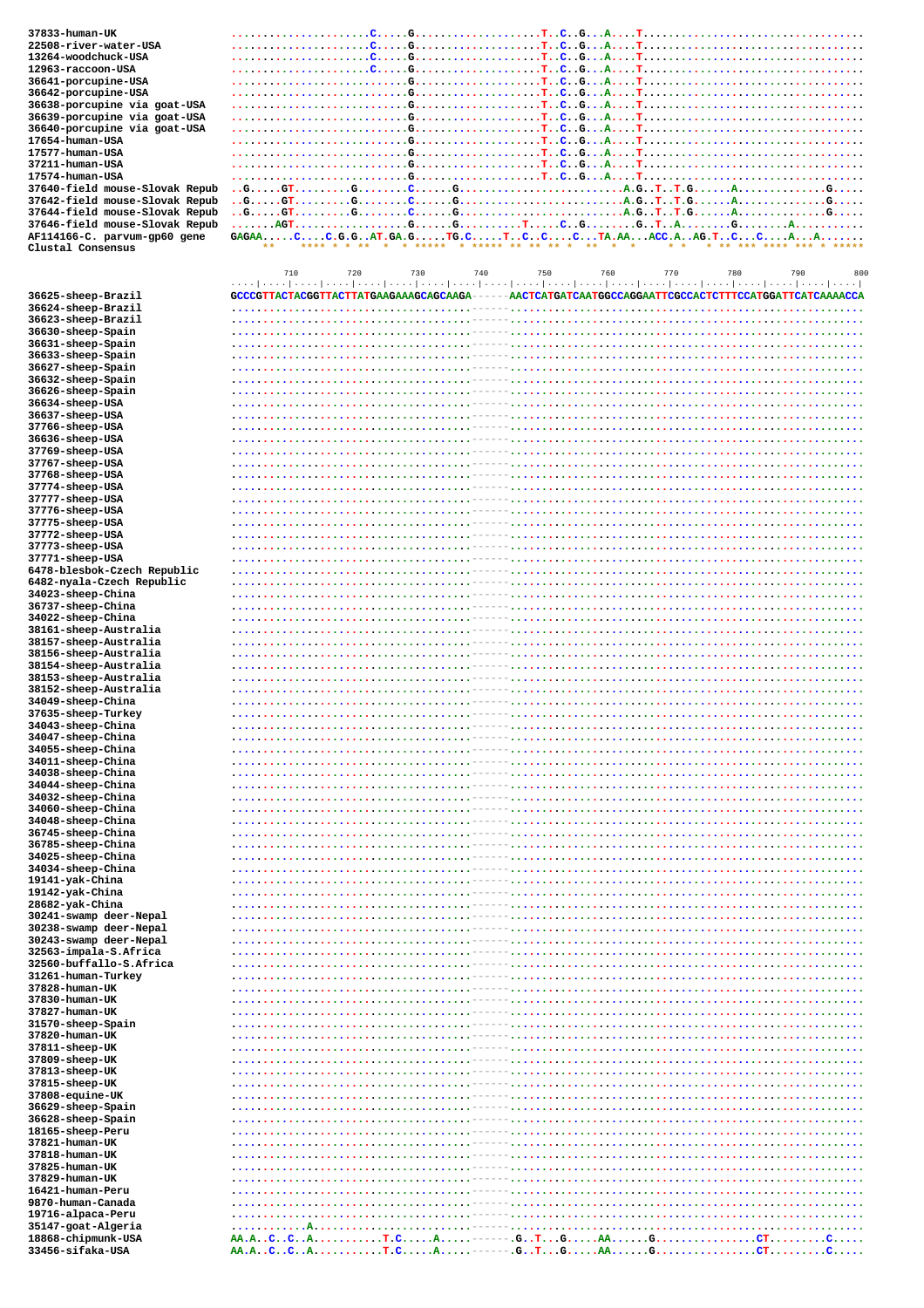37822-human-UK 37824-human-UK 37819-human-UK 37202-human-USA  $37192 - huma n - IISA$ 37206-human-USA 37191-human-USA  $34141 - \text{human-IFSA}$  $37215 - huma n - IISA$ 37201-human-USA 37212-human-USA 29355-human-USA 8512-storm-water-USA 8513-storm-water-USA 5397-storm-water-USA 6140-storm-water-USA 8509-storm-water-USA 8469-storm-water-USA 6141-storm-water-USA 8062-storm-water-USA 6143-storm-water-USA 6144-storm-water-USA 8514-storm-water-USA 8510-storm-water-USA 6317-storm-water-USA 7370-storm-water-USA 7163-storm-water-USA  $15529 - r_1 \cdot r_2 \cdot - \text{water} - \text{HCA}$ 14874-river-water-USA 18371-eastern gray squirrel 18370-eastern gray squirrel 14886-eastern gray squirrel 14223-beaver-USA 13266-red squirrel-USA  $37200 - \text{human-IISA}$  $37203 - human-USA$ 37204-human-USA 37197-human-USA  $37217 - h$ uman-IISA 37193-human-USA 29361-human-USA 8774-human-USA  $37196 - huma n - IISA$ 37208-human-USA 37216-human-USA 37209-human-USA  $37826 - h<sub>l</sub>$  man-IIK 37833-human-UK 22508-river-water-USA 13264-woodchuck-USA 12963-raccoon-USA 36641-porcupine-USA 36642-porcupine-USA 36638-porcupine via goat-US 36639-porcupine via goat-US 36640-porcupine via goat-US  $17654 - human-USA$ 17577-human-USA 37211-human-USA 17574-human-USA 37640-field mouse-Slovak Re 37642-field mouse-Slovak Re 37644-field mouse-Slovak Re 37646-field mouse-Slovak Re AF114166-C. parvum-gp60 gen Clustal Consensus 36625-sheep-Brazil  $36624$ -sheep-Brazil 36623-sheep-Brazil 36630-sheep-Spain  $36631$ -sheep-Spain  $36633$ -sheep-Spain 36627-sheep-Spain 36632-sheep-Spain

36626-sheep-Spain 36634-sheep-USA 36637-sheep-USA 37766-sheep-USA 36636-sheep-USA 37769-sheep-USA 37767-sheep-USA 37768-sheep-USA 37774-sheep-USA 37777-sheep-USA 37776-sheep-USA 37775-sheep-USA 37772-sheep-USA 37773-sheep-USA 37771-sheep-USA  $6478 - b$ lesbok-Czech Republic 6482-nyala-Czech Republic 34023-sheep-China 36737-sheep-China  $34022$ -sheep-China 38161-sheep-Australia 38157-sheep-Australia 38156-sheep-Australia 38154-sheep-Australia 38153-sheep-Australia

38152-sheep-Australia

| .-us |                                                                                                     |                      |     |     |       |     |     |                                 |                            |     |      |    |
|------|-----------------------------------------------------------------------------------------------------|----------------------|-----|-----|-------|-----|-----|---------------------------------|----------------------------|-----|------|----|
| .-us |                                                                                                     |                      |     |     |       |     |     |                                 |                            |     |      |    |
| l-US |                                                                                                     |                      |     |     |       |     |     |                                 |                            |     |      |    |
|      |                                                                                                     |                      |     |     |       |     |     |                                 |                            |     |      |    |
|      |                                                                                                     |                      |     |     |       |     |     |                                 |                            |     |      |    |
|      |                                                                                                     |                      |     |     |       |     |     |                                 |                            |     |      |    |
|      |                                                                                                     |                      |     |     |       |     |     |                                 |                            |     |      |    |
|      |                                                                                                     |                      |     |     |       |     |     |                                 |                            |     |      |    |
|      |                                                                                                     |                      |     |     |       |     |     |                                 |                            |     |      |    |
|      |                                                                                                     |                      |     |     |       |     |     |                                 |                            |     |      |    |
|      |                                                                                                     |                      |     |     |       |     |     |                                 |                            |     |      |    |
|      |                                                                                                     |                      |     |     |       |     |     |                                 |                            |     |      |    |
|      |                                                                                                     |                      |     |     |       |     |     |                                 |                            |     |      |    |
|      |                                                                                                     |                      |     |     |       |     |     |                                 |                            |     |      |    |
|      |                                                                                                     |                      |     |     |       |     |     |                                 |                            |     |      |    |
|      |                                                                                                     |                      |     |     |       |     |     |                                 |                            |     |      |    |
|      |                                                                                                     |                      |     |     |       |     |     |                                 |                            |     |      |    |
|      |                                                                                                     |                      |     |     |       |     |     |                                 |                            |     |      |    |
|      |                                                                                                     |                      |     |     |       |     |     |                                 |                            |     |      |    |
|      |                                                                                                     |                      |     |     |       |     |     |                                 |                            |     |      |    |
|      |                                                                                                     |                      |     |     |       |     |     |                                 |                            |     |      |    |
|      |                                                                                                     |                      |     |     |       |     |     |                                 |                            |     |      |    |
|      |                                                                                                     |                      |     |     |       |     |     |                                 |                            |     |      |    |
|      | $AA, A, .C, .C, .A, C, . TAC, C, - . - . G, . T, A, T, T,$                                          |                      |     |     |       |     |     |                                 |                            |     |      |    |
| 3A   |                                                                                                     |                      |     |     |       |     |     |                                 |                            |     |      |    |
| ,Α   |                                                                                                     |                      |     |     |       |     |     |                                 |                            |     |      |    |
| ,A   |                                                                                                     |                      |     |     |       |     |     |                                 |                            |     |      |    |
|      |                                                                                                     |                      |     |     |       |     |     |                                 |                            |     |      |    |
|      |                                                                                                     |                      |     |     |       |     |     |                                 |                            |     |      |    |
|      | AA.ACCACTACC------GTAA                                                                              |                      |     |     |       |     |     |                                 | $\ldots \ldots \ldots$ CT. |     |      |    |
| pub! |                                                                                                     |                      |     |     |       |     |     |                                 |                            |     |      |    |
| pub  |                                                                                                     |                      |     |     |       |     |     |                                 |                            |     |      |    |
| pub! |                                                                                                     |                      |     |     |       |     |     |                                 |                            |     |      |    |
| pub  |                                                                                                     |                      |     |     |       |     |     |                                 |                            |     |      |    |
| ıe   | TGAAAT.TAC.TA.GTGATT.CAGTTAAA.G.TCTTAGCTGCTAAGT.GT                                                  |                      |     |     | $*$ * |     |     |                                 |                            |     | **** |    |
|      |                                                                                                     | ** ** * ** ** * ** * |     |     |       |     |     | * * * * * ** ***** *** ** ** ** |                            |     |      |    |
|      |                                                                                                     | 810                  | 820 | 830 | 840   | 850 | 860 | 870                             |                            | 880 | 890  | 90 |
|      |                                                                                                     |                      |     |     |       |     |     |                                 |                            |     |      |    |
|      | ACCAC---AGCTACAACAACACCAGCAGCTAGGTTACT-TGCAGAAGGTGGCACT-------GCTACAGAAGCCGTCGCAATGACTGATCTATACACCT |                      |     |     |       |     |     |                                 |                            |     |      |    |
|      |                                                                                                     |                      |     |     |       |     |     |                                 |                            |     |      |    |
|      |                                                                                                     |                      |     |     |       |     |     |                                 |                            |     |      |    |
|      |                                                                                                     |                      |     |     |       |     |     |                                 |                            |     |      |    |
|      |                                                                                                     |                      |     |     |       |     |     |                                 |                            |     |      |    |
|      |                                                                                                     |                      |     |     |       |     |     |                                 |                            |     |      |    |
|      |                                                                                                     |                      |     |     |       |     |     |                                 |                            |     |      |    |
|      |                                                                                                     |                      |     |     |       |     |     |                                 |                            |     |      |    |
|      |                                                                                                     |                      |     |     |       |     |     |                                 |                            |     |      |    |
|      |                                                                                                     |                      |     |     |       |     |     |                                 |                            |     |      |    |
|      |                                                                                                     |                      |     |     |       |     |     |                                 |                            |     |      |    |
|      |                                                                                                     |                      |     |     |       |     |     |                                 |                            |     |      |    |
|      |                                                                                                     |                      |     |     |       |     |     |                                 |                            |     |      |    |
|      |                                                                                                     |                      |     |     |       |     |     |                                 |                            |     |      |    |
|      |                                                                                                     |                      |     |     |       |     |     |                                 |                            |     |      |    |
|      |                                                                                                     |                      |     |     |       |     |     |                                 |                            |     |      |    |
|      |                                                                                                     |                      |     |     |       |     |     |                                 |                            |     |      |    |
|      |                                                                                                     |                      |     |     |       |     |     |                                 |                            |     |      |    |
|      |                                                                                                     |                      |     |     |       |     |     |                                 |                            |     |      |    |
|      |                                                                                                     |                      |     |     |       |     |     |                                 |                            |     |      |    |
|      |                                                                                                     |                      |     |     |       |     |     |                                 |                            |     |      |    |
|      |                                                                                                     |                      |     |     |       |     |     |                                 |                            |     |      |    |
|      |                                                                                                     |                      |     |     |       |     |     |                                 |                            |     |      |    |
|      |                                                                                                     |                      |     |     |       |     |     |                                 |                            |     |      |    |
|      |                                                                                                     |                      |     |     |       |     |     |                                 |                            |     |      |    |
|      |                                                                                                     |                      |     |     |       |     |     |                                 |                            |     |      |    |
|      |                                                                                                     |                      |     |     |       |     |     |                                 |                            |     |      |    |
|      |                                                                                                     |                      |     |     |       |     |     |                                 |                            |     |      |    |
|      |                                                                                                     |                      |     |     |       |     |     |                                 |                            |     |      |    |
|      |                                                                                                     |                      |     |     |       |     |     |                                 |                            |     |      |    |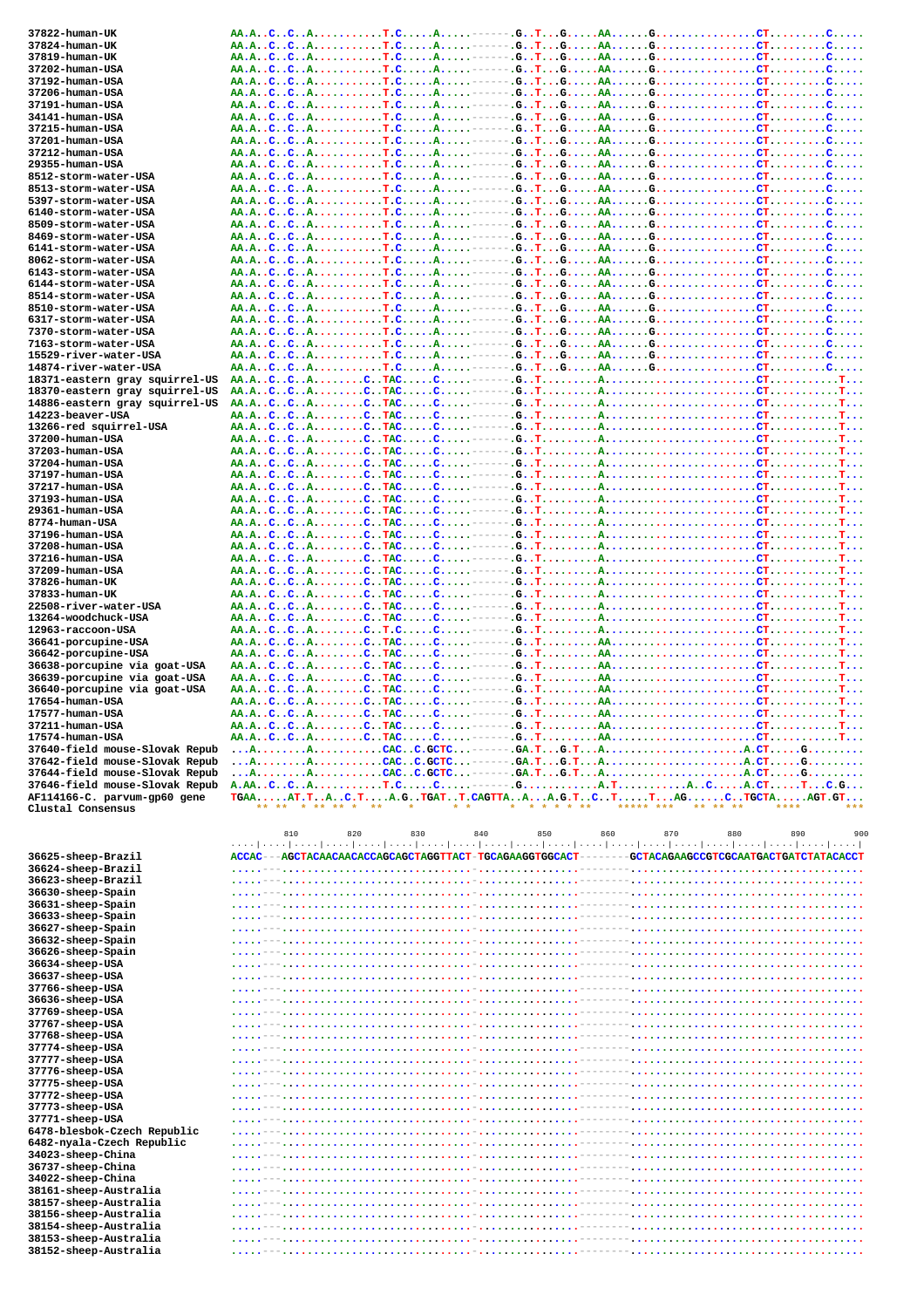| 34049-sheep-China                            |  |  |          |
|----------------------------------------------|--|--|----------|
| 37635-sheep-Turkey                           |  |  |          |
| 34043-sheep-China                            |  |  |          |
| 34047-sheep-China<br>34055-sheep-China       |  |  |          |
|                                              |  |  |          |
| 34011-sheep-China                            |  |  |          |
| 34038-sheep-China                            |  |  |          |
| 34044-sheep-China<br>34032-sheep-China       |  |  |          |
|                                              |  |  |          |
| 34060-sheep-China                            |  |  |          |
| 34048-sheep-China                            |  |  |          |
| 36745-sheep-China                            |  |  |          |
| 36785-sheep-China                            |  |  |          |
| 34025-sheep-China                            |  |  |          |
| 34034-sheep-China                            |  |  |          |
| 19141-yak-China                              |  |  |          |
| 19142-yak-China                              |  |  |          |
| 28682-yak-China                              |  |  |          |
| 30241-swamp deer-Nepal                       |  |  |          |
| 30238-swamp deer-Nepal                       |  |  |          |
| 30243-swamp deer-Nepal                       |  |  |          |
| 32563-impala-S.Africa                        |  |  |          |
| 32560-buffallo-S.Africa                      |  |  |          |
| 31261-human-Turkey                           |  |  |          |
| 37828-human-UK                               |  |  |          |
| 37830-human-UK                               |  |  |          |
| 37827-human-UK                               |  |  |          |
| 31570-sheep-Spain                            |  |  |          |
| 37820-human-UK                               |  |  |          |
| 37811-sheep-UK                               |  |  |          |
| 37809-sheep-UK                               |  |  |          |
| 37813-sheep-UK                               |  |  |          |
| 37815-sheep-UK                               |  |  |          |
| 37808-equine-UK                              |  |  |          |
| 36629-sheep-Spain                            |  |  |          |
| 36628-sheep-Spain                            |  |  |          |
| 18165-sheep-Peru<br>37821-human-UK           |  |  |          |
|                                              |  |  |          |
| 37818-human-UK                               |  |  |          |
| 37825-human-UK                               |  |  |          |
| 37829-human-UK                               |  |  |          |
| 16421-human-Peru<br>9870-human-Canada        |  |  |          |
| 19716-alpaca-Peru                            |  |  |          |
| 35147-goat-Algeria                           |  |  |          |
| 18868-chipmunk-USA                           |  |  |          |
| 33456-sifaka-USA                             |  |  |          |
| 37822-human-UK                               |  |  |          |
| 37824-human-UK                               |  |  |          |
| 37819-human-UK                               |  |  |          |
| 37202-human-USA                              |  |  |          |
| 37192-human-USA                              |  |  | T.       |
| 37206-human-USA                              |  |  |          |
| 37191-human-USA                              |  |  |          |
| 34141-human-USA                              |  |  |          |
| 37215-human-USA                              |  |  |          |
| 37201-human-USA                              |  |  |          |
| 37212-human-USA                              |  |  |          |
| 29355-human-USA                              |  |  | .а.<br>. |
| 8512-storm-water-USA                         |  |  |          |
| 8513-storm-water-USA                         |  |  |          |
| 5397-storm-water-USA                         |  |  |          |
| 6140-storm-water-USA                         |  |  |          |
| 8509-storm-water-USA                         |  |  |          |
| 8469-storm-water-USA                         |  |  |          |
| 6141-storm-water-USA                         |  |  |          |
| 8062-storm-water-USA                         |  |  |          |
| 6143-storm-water-USA                         |  |  |          |
| 6144-storm-water-USA                         |  |  |          |
| 8514-storm-water-USA                         |  |  |          |
| 8510-storm-water-USA                         |  |  |          |
| 6317-storm-water-USA                         |  |  |          |
| 7370-storm-water-USA<br>7163-storm-water-USA |  |  |          |
| 15529-river-water-USA                        |  |  |          |
| 14874-river-water-USA                        |  |  |          |
| 18371-eastern gray squirrel-US               |  |  |          |
| 18370-eastern gray squirrel-US               |  |  |          |
| 14886-eastern gray squirrel-US               |  |  |          |
| 14223-beaver-USA                             |  |  |          |
| 13266-red squirrel-USA                       |  |  |          |
| 37200-human-USA                              |  |  |          |
| 37203-human-USA                              |  |  |          |
| 37204-human-USA                              |  |  |          |
| 37197-human-USA                              |  |  |          |
| 37217-human-USA                              |  |  |          |
| 37193-human-USA                              |  |  |          |
| 29361-human-USA                              |  |  |          |
| 8774-human-USA                               |  |  |          |
| 37196-human-USA                              |  |  |          |
| 37208-human-USA                              |  |  |          |
| 37216-human-USA                              |  |  |          |
| 37209-human-USA                              |  |  |          |
| 37826-human-UK                               |  |  |          |
| 37833-human-UK                               |  |  |          |
| 22508-river-water-USA                        |  |  |          |
| 13264-woodchuck-USA                          |  |  |          |
| 12963-raccoon-USA                            |  |  |          |
| 36641-porcupine-USA                          |  |  |          |
| 36642-porcupine-USA                          |  |  |          |
| 36638-porcupine via goat-USA                 |  |  |          |
| 36639-porcupine via goat-USA                 |  |  |          |
| 36640-porcupine via goat-USA                 |  |  |          |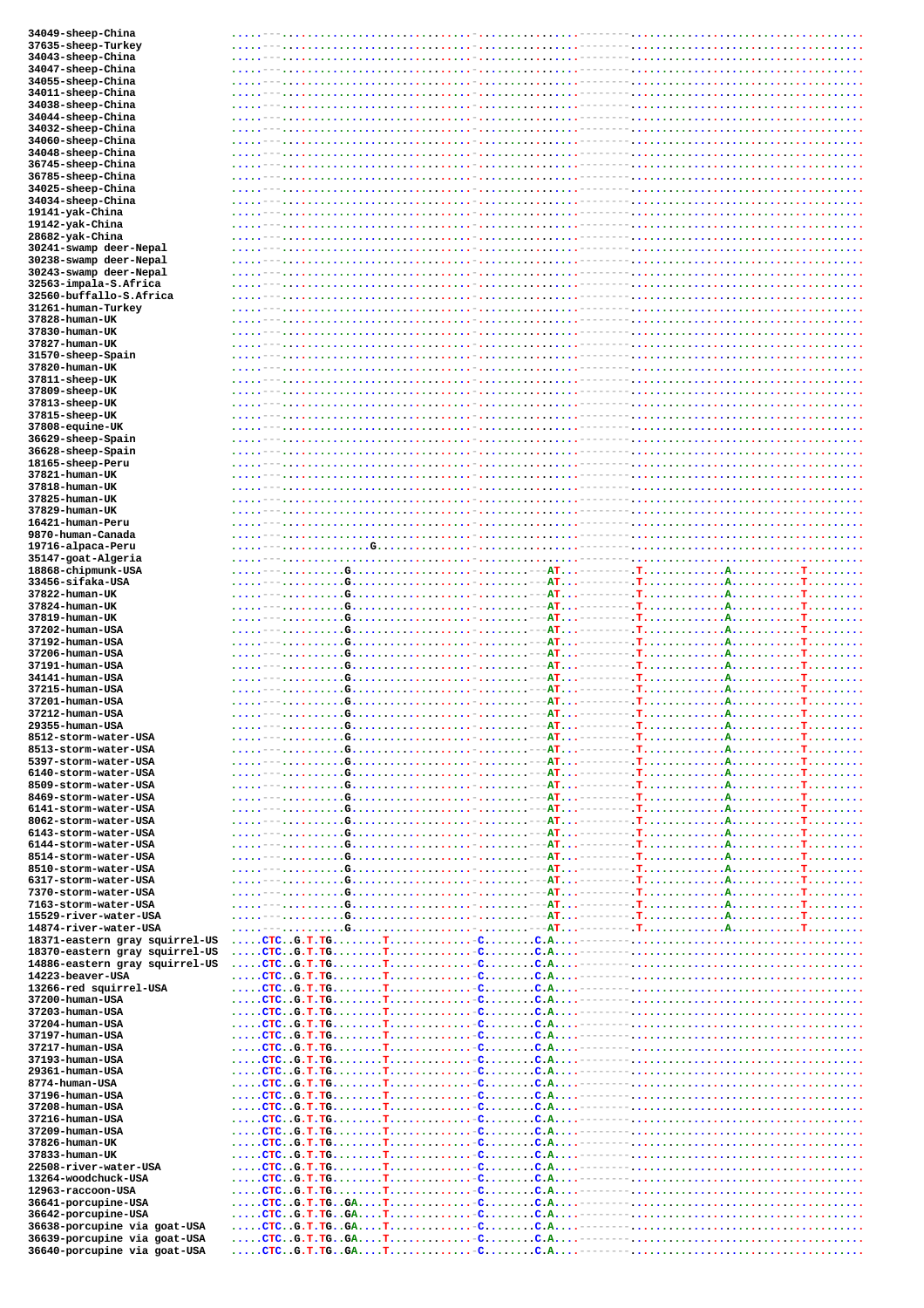| 17654-human-USA<br>17577-human-USA                               |                                                                                                                                                                            |
|------------------------------------------------------------------|----------------------------------------------------------------------------------------------------------------------------------------------------------------------------|
| 37211-human-USA                                                  |                                                                                                                                                                            |
| 17574-human-USA                                                  |                                                                                                                                                                            |
| 37640-field mouse-Slovak Repub                                   |                                                                                                                                                                            |
| 37642-field mouse-Slovak Repub                                   |                                                                                                                                                                            |
| 37644-field mouse-Slovak Repub<br>37646-field mouse-Slovak Repub | $-1.1AGCATA---22A---22GTCCCT$<br>$\ldots$ GGG--- $\ldots$ $\ldots$ $\ldots$ $\ldots$ $\ldots$ $\ldots$ $\ldots$ $\ldots$                                                   |
| AF114166-C. parvum-gp60 gene                                     | $\ldots$ TGAAAAT.GCGG.T.TG.GGGTCAGTCA.C.AGA.CAA.CA.TCAGAGGAAA.C.GTT.CTCCGTCT.G.TTG                                                                                         |
| Clustal Consensus                                                | ***<br>$******$ **<br>*** * *<br>**<br>$*$ *                                                                                                                               |
|                                                                  |                                                                                                                                                                            |
|                                                                  | 950<br>960<br>970<br>980<br>910<br>920<br>930<br>940<br>990<br>1000<br>[منتظر بنيط إنتيط بنيط منظر المتطر بنيط المتطر بنيط بمنظر بنيط بنيط بنيط بنيط بمنظر بنيط بنظر بمنظر |
| 36625-sheep-Brazil                                               | TCACCTTAAAGGGTGGTAAAGCCATTAGTGTAGGTGTGCCTGCTGCTGGACGATTCAACTAAAAGAGACAAATACAGTTTATCCGCTGATAGCCAAACATT                                                                      |
| 36624-sheep-Brazil                                               |                                                                                                                                                                            |
| 36623-sheep-Brazil                                               |                                                                                                                                                                            |
| 36630-sheep-Spain<br>36631-sheep-Spain                           |                                                                                                                                                                            |
| 36633-sheep-Spain                                                |                                                                                                                                                                            |
| 36627-sheep-Spain                                                |                                                                                                                                                                            |
| 36632-sheep-Spain                                                |                                                                                                                                                                            |
| 36626-sheep-Spain<br>36634-sheep-USA                             |                                                                                                                                                                            |
| 36637-sheep-USA                                                  |                                                                                                                                                                            |
| 37766-sheep-USA                                                  |                                                                                                                                                                            |
| 36636-sheep-USA                                                  |                                                                                                                                                                            |
| 37769-sheep-USA                                                  |                                                                                                                                                                            |
| 37767-sheep-USA<br>37768-sheep-USA                               |                                                                                                                                                                            |
| 37774-sheep-USA                                                  |                                                                                                                                                                            |
| 37777-sheep-USA                                                  |                                                                                                                                                                            |
| 37776-sheep-USA                                                  |                                                                                                                                                                            |
| 37775-sheep-USA                                                  |                                                                                                                                                                            |
| 37772-sheep-USA<br>37773-sheep-USA                               |                                                                                                                                                                            |
| 37771-sheep-USA                                                  |                                                                                                                                                                            |
| 6478-blesbok-Czech Republic                                      |                                                                                                                                                                            |
| 6482-nyala-Czech Republic                                        |                                                                                                                                                                            |
| 34023-sheep-China                                                |                                                                                                                                                                            |
| 36737-sheep-China<br>34022-sheep-China                           |                                                                                                                                                                            |
| 38161-sheep-Australia                                            |                                                                                                                                                                            |
| 38157-sheep-Australia                                            |                                                                                                                                                                            |
| 38156-sheep-Australia                                            |                                                                                                                                                                            |
| 38154-sheep-Australia                                            |                                                                                                                                                                            |
| 38153-sheep-Australia<br>38152-sheep-Australia                   |                                                                                                                                                                            |
| 34049-sheep-China                                                |                                                                                                                                                                            |
| 37635-sheep-Turkey                                               |                                                                                                                                                                            |
| 34043-sheep-China                                                |                                                                                                                                                                            |
| 34047-sheep-China<br>34055-sheep-China                           |                                                                                                                                                                            |
| 34011-sheep-China                                                |                                                                                                                                                                            |
| 34038-sheep-China                                                |                                                                                                                                                                            |
| 34044-sheep-China                                                |                                                                                                                                                                            |
| 34032-sheep-China                                                |                                                                                                                                                                            |
| 34060-sheep-China<br>34048-sheep-China                           |                                                                                                                                                                            |
| 36745-sheep-China                                                |                                                                                                                                                                            |
| 36785-sheep-China                                                |                                                                                                                                                                            |
| 34025-sheep-China                                                |                                                                                                                                                                            |
| 34034-sheep-China                                                |                                                                                                                                                                            |
| 19141-yak-China<br>19142-yak-China                               |                                                                                                                                                                            |
| 28682-yak-China                                                  |                                                                                                                                                                            |
| 30241-swamp deer-Nepal                                           |                                                                                                                                                                            |
| 30238-swamp deer-Nepal                                           |                                                                                                                                                                            |
| 30243-swamp deer-Nepal<br>32563-impala-S.Africa                  |                                                                                                                                                                            |
| 32560-buffallo-S.Africa                                          |                                                                                                                                                                            |
| 31261-human-Turkey                                               |                                                                                                                                                                            |
| 37828-human-UK                                                   |                                                                                                                                                                            |
| 37830-human-UK<br>37827-human-UK                                 |                                                                                                                                                                            |
| 31570-sheep-Spain                                                |                                                                                                                                                                            |
| 37820-human-UK                                                   |                                                                                                                                                                            |
| 37811-sheep-UK                                                   |                                                                                                                                                                            |
| 37809-sheep-UK                                                   |                                                                                                                                                                            |
| 37813-sheep-UK<br>37815-sheep-UK                                 |                                                                                                                                                                            |
| 37808-equine-UK                                                  |                                                                                                                                                                            |
| 36629-sheep-Spain                                                |                                                                                                                                                                            |
| 36628-sheep-Spain                                                |                                                                                                                                                                            |
| 18165-sheep-Peru                                                 |                                                                                                                                                                            |
| 37821-human-UK<br>37818-human-UK                                 |                                                                                                                                                                            |
| 37825-human-UK                                                   |                                                                                                                                                                            |
| 37829-human-UK                                                   |                                                                                                                                                                            |
| 16421-human-Peru                                                 |                                                                                                                                                                            |
| 9870-human-Canada                                                |                                                                                                                                                                            |
| 19716-alpaca-Peru<br>35147-goat-Algeria                          |                                                                                                                                                                            |
| 18868-chipmunk-USA                                               |                                                                                                                                                                            |
| 33456-sifaka-USA                                                 |                                                                                                                                                                            |
| 37822-human-UK                                                   |                                                                                                                                                                            |
| 37824-human-UK<br>37819-human-UK                                 |                                                                                                                                                                            |
| 37202-human-USA                                                  |                                                                                                                                                                            |
| 37192-human-USA                                                  |                                                                                                                                                                            |
| 37206-human-USA                                                  |                                                                                                                                                                            |
| 37191-human-USA                                                  |                                                                                                                                                                            |
| 34141-human-USA<br>37215-human-USA                               |                                                                                                                                                                            |
|                                                                  |                                                                                                                                                                            |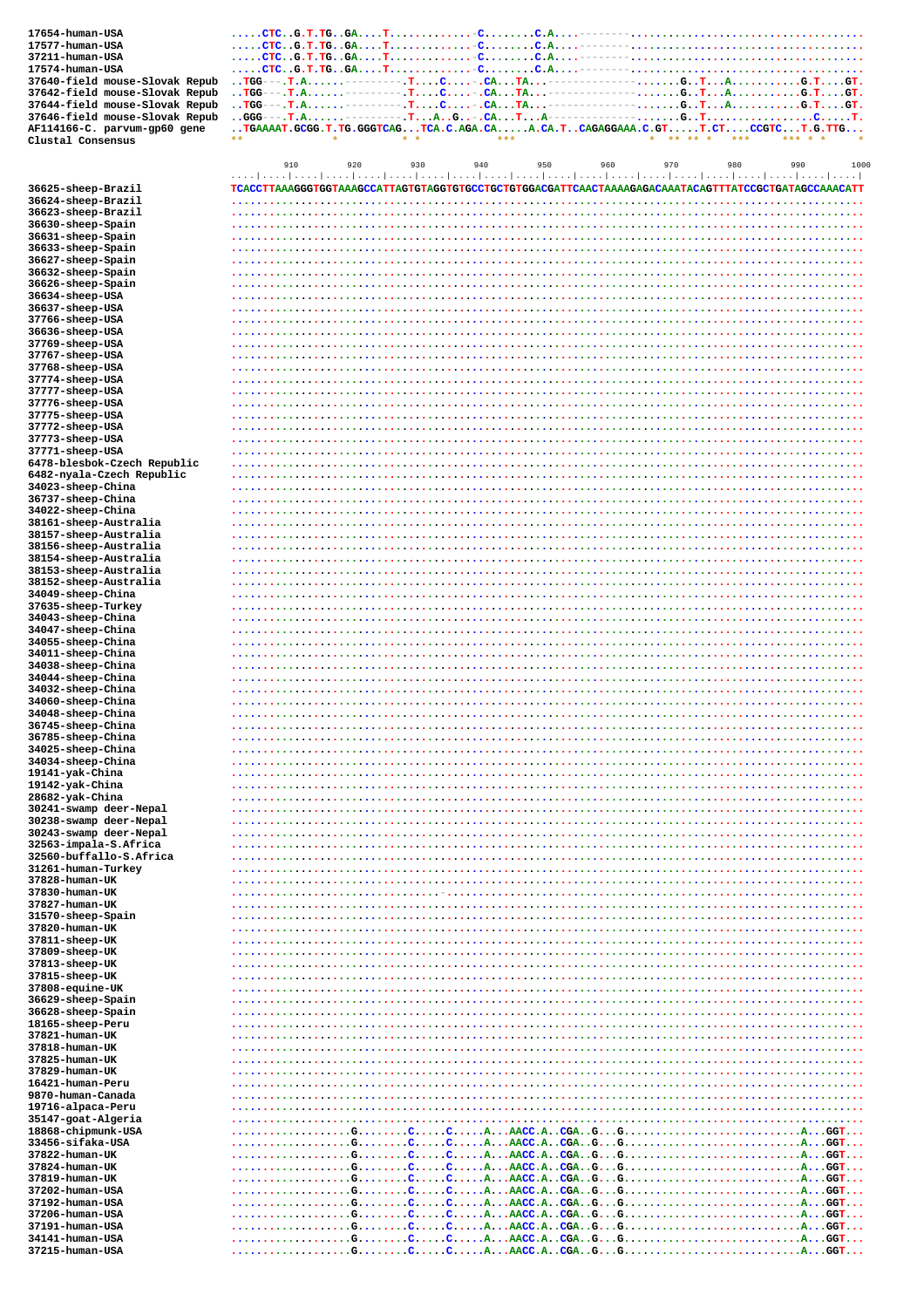| 37201-human-USA                |                                                                                                                                                                                                                                                                                                                                                                                                                                                      |
|--------------------------------|------------------------------------------------------------------------------------------------------------------------------------------------------------------------------------------------------------------------------------------------------------------------------------------------------------------------------------------------------------------------------------------------------------------------------------------------------|
| 37212-human-USA                |                                                                                                                                                                                                                                                                                                                                                                                                                                                      |
| 29355-human-USA                |                                                                                                                                                                                                                                                                                                                                                                                                                                                      |
| 8512-storm-water-USA           |                                                                                                                                                                                                                                                                                                                                                                                                                                                      |
| 8513-storm-water-USA           |                                                                                                                                                                                                                                                                                                                                                                                                                                                      |
| 5397-storm-water-USA           |                                                                                                                                                                                                                                                                                                                                                                                                                                                      |
| 6140-storm-water-USA           |                                                                                                                                                                                                                                                                                                                                                                                                                                                      |
| 8509-storm-water-USA           |                                                                                                                                                                                                                                                                                                                                                                                                                                                      |
| 8469-storm-water-USA           |                                                                                                                                                                                                                                                                                                                                                                                                                                                      |
|                                |                                                                                                                                                                                                                                                                                                                                                                                                                                                      |
| 6141-storm-water-USA           |                                                                                                                                                                                                                                                                                                                                                                                                                                                      |
| 8062-storm-water-USA           |                                                                                                                                                                                                                                                                                                                                                                                                                                                      |
| 6143-storm-water-USA           |                                                                                                                                                                                                                                                                                                                                                                                                                                                      |
| 6144-storm-water-USA           |                                                                                                                                                                                                                                                                                                                                                                                                                                                      |
| 8514-storm-water-USA           |                                                                                                                                                                                                                                                                                                                                                                                                                                                      |
| 8510-storm-water-USA           |                                                                                                                                                                                                                                                                                                                                                                                                                                                      |
| 6317-storm-water-USA           |                                                                                                                                                                                                                                                                                                                                                                                                                                                      |
| 7370-storm-water-USA           |                                                                                                                                                                                                                                                                                                                                                                                                                                                      |
| 7163-storm-water-USA           |                                                                                                                                                                                                                                                                                                                                                                                                                                                      |
| 15529-river-water-USA          |                                                                                                                                                                                                                                                                                                                                                                                                                                                      |
| 14874-river-water-USA          |                                                                                                                                                                                                                                                                                                                                                                                                                                                      |
| 18371-eastern gray squirrel-US |                                                                                                                                                                                                                                                                                                                                                                                                                                                      |
| 18370-eastern gray squirrel-US |                                                                                                                                                                                                                                                                                                                                                                                                                                                      |
| 14886-eastern gray squirrel-US |                                                                                                                                                                                                                                                                                                                                                                                                                                                      |
|                                |                                                                                                                                                                                                                                                                                                                                                                                                                                                      |
| 14223-beaver-USA               |                                                                                                                                                                                                                                                                                                                                                                                                                                                      |
| 13266-red squirrel-USA         |                                                                                                                                                                                                                                                                                                                                                                                                                                                      |
| 37200-human-USA                |                                                                                                                                                                                                                                                                                                                                                                                                                                                      |
| 37203-human-USA                |                                                                                                                                                                                                                                                                                                                                                                                                                                                      |
| 37204-human-USA                |                                                                                                                                                                                                                                                                                                                                                                                                                                                      |
| 37197-human-USA                |                                                                                                                                                                                                                                                                                                                                                                                                                                                      |
| 37217-human-USA                |                                                                                                                                                                                                                                                                                                                                                                                                                                                      |
| 37193-human-USA                |                                                                                                                                                                                                                                                                                                                                                                                                                                                      |
| 29361-human-USA                |                                                                                                                                                                                                                                                                                                                                                                                                                                                      |
| 8774-human-USA                 |                                                                                                                                                                                                                                                                                                                                                                                                                                                      |
| 37196-human-USA                |                                                                                                                                                                                                                                                                                                                                                                                                                                                      |
| 37208-human-USA                |                                                                                                                                                                                                                                                                                                                                                                                                                                                      |
| 37216-human-USA                |                                                                                                                                                                                                                                                                                                                                                                                                                                                      |
| 37209-human-USA                |                                                                                                                                                                                                                                                                                                                                                                                                                                                      |
| 37826-human-UK                 |                                                                                                                                                                                                                                                                                                                                                                                                                                                      |
|                                |                                                                                                                                                                                                                                                                                                                                                                                                                                                      |
| 37833-human-UK                 |                                                                                                                                                                                                                                                                                                                                                                                                                                                      |
| 22508-river-water-USA          |                                                                                                                                                                                                                                                                                                                                                                                                                                                      |
| 13264-woodchuck-USA            |                                                                                                                                                                                                                                                                                                                                                                                                                                                      |
| 12963-raccoon-USA              |                                                                                                                                                                                                                                                                                                                                                                                                                                                      |
| 36641-porcupine-USA            |                                                                                                                                                                                                                                                                                                                                                                                                                                                      |
| 36642-porcupine-USA            |                                                                                                                                                                                                                                                                                                                                                                                                                                                      |
| 36638-porcupine via goat-USA   |                                                                                                                                                                                                                                                                                                                                                                                                                                                      |
| 36639-porcupine via goat-USA   |                                                                                                                                                                                                                                                                                                                                                                                                                                                      |
| 36640-porcupine via goat-USA   |                                                                                                                                                                                                                                                                                                                                                                                                                                                      |
| 17654-human-USA                |                                                                                                                                                                                                                                                                                                                                                                                                                                                      |
| 17577-human-USA                |                                                                                                                                                                                                                                                                                                                                                                                                                                                      |
| 37211-human-USA                |                                                                                                                                                                                                                                                                                                                                                                                                                                                      |
| 17574-human-USA                |                                                                                                                                                                                                                                                                                                                                                                                                                                                      |
| 37640-field mouse-Slovak Repub |                                                                                                                                                                                                                                                                                                                                                                                                                                                      |
| 37642-field mouse-Slovak Repub |                                                                                                                                                                                                                                                                                                                                                                                                                                                      |
| 37644-field mouse-Slovak Repub | $\mathbf{F}.\ldots,\mathbf{G}.\ldots\mathbf{A}.\ldots\ldots,\mathbf{GCT}.\ldots\ldots\mathbf{G}.\ldots\mathbf{A}.\ldots\mathbf{A}.\ldots\mathbf{ATTTC}.\ldots\mathbf{G}.\ldots\mathbf{G}.\ldots\mathbf{G}.\ldots\mathbf{G}.\ldots\mathbf{G}\mathbf{T}.\ldots\mathbf{G}.\ldots\mathbf{G}\mathbf{T}.\ldots\ldots\ldots\mathbf{G}.\ldots\mathbf{G}\mathbf{T}.\ldots\ldots\ldots\mathbf{G}\mathbf{T}.\ldots\mathbf{G}\mathbf{T}.\ldots\mathbf{G}\mathbf$ |
| 37646-field mouse-Slovak Repub |                                                                                                                                                                                                                                                                                                                                                                                                                                                      |
| AF114166-C. parvum-gp60 gene   |                                                                                                                                                                                                                                                                                                                                                                                                                                                      |
|                                | ******** **** **<br>* * ***** **<br>$* * *$<br>** * ** **<br>** **<br>$* * * *$<br>$+ +$<br>$\star$                                                                                                                                                                                                                                                                                                                                                  |
| Clustal Consensus              |                                                                                                                                                                                                                                                                                                                                                                                                                                                      |
|                                |                                                                                                                                                                                                                                                                                                                                                                                                                                                      |
|                                | 1010<br>1020<br>1030<br>1040<br>1050<br>1060<br>1070                                                                                                                                                                                                                                                                                                                                                                                                 |
|                                | ببارينينا ببينا ببينا وتبيا ببينا ببينا ببينا ببينا ببينا ببينا ببينا وتبيا ببينا ببينا وبيا                                                                                                                                                                                                                                                                                                                                                         |
| 36625-sheep-Brazil             | CTACACCGGTACTGCTACCAATAGTGGTACTACTAATGGAATCTTCAAATTGAACAATGATGGTGATTTAGT                                                                                                                                                                                                                                                                                                                                                                             |
| 36624-sheep-Brazil             |                                                                                                                                                                                                                                                                                                                                                                                                                                                      |
| 36623-sheep-Brazil             |                                                                                                                                                                                                                                                                                                                                                                                                                                                      |
| 36630-sheep-Spain              |                                                                                                                                                                                                                                                                                                                                                                                                                                                      |
| 36631-sheep-Spain              |                                                                                                                                                                                                                                                                                                                                                                                                                                                      |
| 36633-sheep-Spain              |                                                                                                                                                                                                                                                                                                                                                                                                                                                      |
| 36627-sheep-Spain              |                                                                                                                                                                                                                                                                                                                                                                                                                                                      |
| 36632-sheep-Spain              |                                                                                                                                                                                                                                                                                                                                                                                                                                                      |
| 36626-sheep-Spain              |                                                                                                                                                                                                                                                                                                                                                                                                                                                      |
| 36634-sheep-USA                |                                                                                                                                                                                                                                                                                                                                                                                                                                                      |
| 36637-sheep-USA                |                                                                                                                                                                                                                                                                                                                                                                                                                                                      |
| 37766-sheep-USA                |                                                                                                                                                                                                                                                                                                                                                                                                                                                      |
| 36636-sheep-USA                |                                                                                                                                                                                                                                                                                                                                                                                                                                                      |
| 37769-sheep-USA                |                                                                                                                                                                                                                                                                                                                                                                                                                                                      |
|                                |                                                                                                                                                                                                                                                                                                                                                                                                                                                      |
| 37767-sheep-USA                |                                                                                                                                                                                                                                                                                                                                                                                                                                                      |
| 37768-sheep-USA                |                                                                                                                                                                                                                                                                                                                                                                                                                                                      |
| 37774-sheep-USA                |                                                                                                                                                                                                                                                                                                                                                                                                                                                      |
| 37777-sheep-USA                |                                                                                                                                                                                                                                                                                                                                                                                                                                                      |
| 37776-sheep-USA                |                                                                                                                                                                                                                                                                                                                                                                                                                                                      |
| 37775-sheep-USA                |                                                                                                                                                                                                                                                                                                                                                                                                                                                      |
| 37772-sheep-USA                |                                                                                                                                                                                                                                                                                                                                                                                                                                                      |
| $37773$ -sheep-USA             |                                                                                                                                                                                                                                                                                                                                                                                                                                                      |

| 37777-sheep-USA             |
|-----------------------------|
| 37776-sheep-USA             |
| 37775-sheep-USA             |
| 37772-sheep-USA             |
| 37773-sheep-USA             |
| 37771-sheep-USA             |
| 6478-blesbok-Czech Republic |
| 6482-nyala-Czech Republic   |
| 34023-sheep-China           |
| 36737-sheep-China           |
| 34022-sheep-China           |
| 38161-sheep-Australia       |
| 38157-sheep-Australia       |
| 38156-sheep-Australia       |
| 38154-sheep-Australia       |
| 38153-sheep-Australia       |
| 38152-sheep-Australia       |
| 34049-sheep-China           |
| 37635-sheep-Turkey          |
| 34043-sheep-China           |
| 34047-sheep-China           |
| 34055-sheep-China           |
| 34011-sheep-China           |
| 34038-sheep-China           |
| 34044-sheep-China           |

34032-sheep-China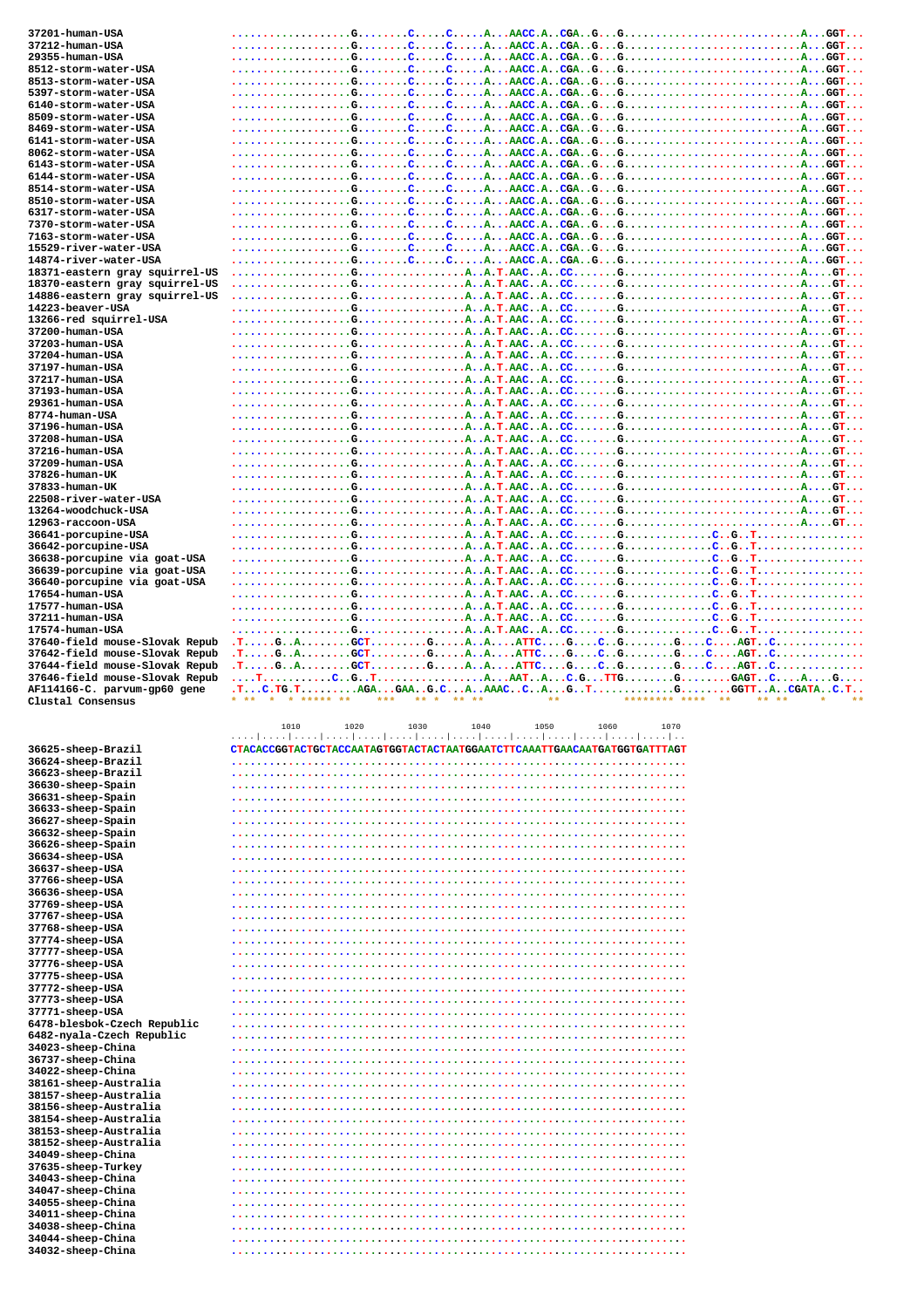| 34060-sheep-China<br>34048-sheep-China |  |
|----------------------------------------|--|
|                                        |  |
| 36745-sheep-China                      |  |
| 36785-sheep-China                      |  |
| 34025-sheep-China                      |  |
| 34034-sheep-China                      |  |
| 19141-yak-China                        |  |
| 19142-yak-China                        |  |
|                                        |  |
| 28682-yak-China                        |  |
| 30241-swamp deer-Nepal                 |  |
| 30238-swamp deer-Nepal                 |  |
| 30243-swamp deer-Nepal                 |  |
| 32563-impala-S.Africa                  |  |
| 32560-buffallo-S.Africa                |  |
| 31261-human-Turkey                     |  |
| 37828-human-UK                         |  |
| 37830-human-UK                         |  |
| 37827-human-UK                         |  |
| 31570-sheep-Spain                      |  |
| 37820-human-UK                         |  |
| 37811-sheep-UK                         |  |
| 37809-sheep-UK                         |  |
| 37813-sheep-UK                         |  |
|                                        |  |
| 37815-sheep-UK                         |  |
| 37808-equine-UK                        |  |
| 36629-sheep-Spain                      |  |
| 36628-sheep-Spain                      |  |
| 18165-sheep-Peru                       |  |
| 37821-human-UK                         |  |
| 37818-human-UK                         |  |
| 37825-human-UK                         |  |
| 37829-human-UK                         |  |
| 16421-human-Peru                       |  |
| 9870-human-Canada                      |  |
| 19716-alpaca-Peru                      |  |
| 35147-goat-Algeria                     |  |
| 18868-chipmunk-USA                     |  |
|                                        |  |
| 33456-sifaka-USA                       |  |
| 37822-human-UK                         |  |
| 37824-human-UK                         |  |
| 37819-human-UK                         |  |
| 37202-human-USA                        |  |
| 37192-human-USA                        |  |
| 37206-human-USA                        |  |
| 37191-human-USA                        |  |
| 34141-human-USA                        |  |
| 37215-human-USA                        |  |
| 37201-human-USA                        |  |
| 37212-human-USA                        |  |
| 29355-human-USA                        |  |
| 8512-storm-water-USA                   |  |
| 8513-storm-water-USA                   |  |
| 5397-storm-water-USA                   |  |
|                                        |  |
| 6140-storm-water-USA                   |  |
| 8509-storm-water-USA                   |  |
| 8469-storm-water-USA                   |  |
| 6141-storm-water-USA                   |  |
| 8062-storm-water-USA                   |  |
|                                        |  |
| 6143-storm-water-USA                   |  |
| 6144-storm-water-USA                   |  |
| 8514-storm-water-USA                   |  |
| 8510-storm-water-USA                   |  |
| 6317-storm-water-USA                   |  |
|                                        |  |
| 7370-storm-water-USA                   |  |
| 7163-storm-water-USA                   |  |
| 15529-river-water-USA                  |  |
| 14874-river-water-USA                  |  |
| 18371-eastern gray squirrel-US         |  |
| 18370-eastern gray squirrel-US         |  |
| 14886-eastern gray squirrel-US         |  |
| 14223-beaver-USA                       |  |
| 13266-red squirrel-USA                 |  |
| 37200-human-USA                        |  |
| 37203-human-USA                        |  |
| 37204-human-USA                        |  |
| 37197-human-USA                        |  |
| 37217-human-USA                        |  |
| 37193-human-USA                        |  |
| 29361-human-USA                        |  |
| 8774-human-USA                         |  |
| 37196-human-USA                        |  |
| 37208-human-USA                        |  |
| 37216-human-USA                        |  |
| 37209-human-USA                        |  |
| 37826-human-UK                         |  |
| 37833-human-UK                         |  |
|                                        |  |
| 22508-river-water-USA                  |  |
| 13264-woodchuck-USA                    |  |
| 12963-raccoon-USA                      |  |
| 36641-porcupine-USA                    |  |
| 36642-porcupine-USA                    |  |
| 36638-porcupine via goat-USA           |  |
| 36639-porcupine via goat-USA           |  |
| 36640-porcupine via goat-USA           |  |
| 17654-human-USA                        |  |
| 17577-human-USA                        |  |
| 37211-human-USA                        |  |
| 17574-human-USA                        |  |
| 37640-field mouse-Slovak Repub         |  |
| 37642-field mouse-Slovak Repub         |  |
| 37644-field mouse-Slovak Repub         |  |
| 37646-field mouse-Slovak Repub         |  |